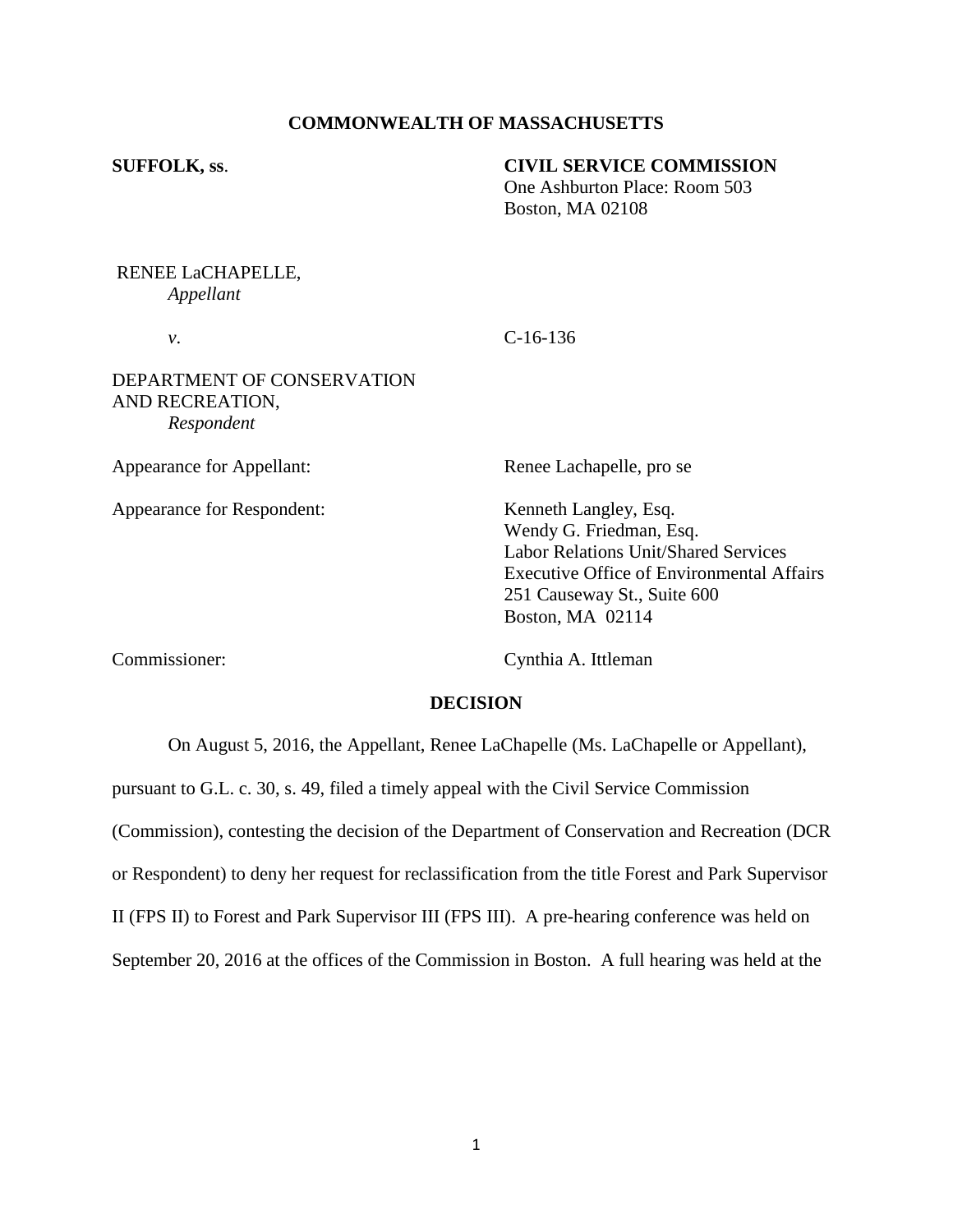same location on November 1, 2016.<sup>1</sup> The hearing was digitally recorded and both parties were provided with a CD of the hearing<sup>2</sup>.

At the outset of the hearing, the Respondent made an oral motion to dismiss the appeal as untimely, arguing that the Appellant failed to file her appeal until August 5, 2016, which is more than the thirty (30) days allowed under 801 CMR 1.01(6)(b) to appeal the decision of an agency decision (the state's Human Resources Division (HRD)), which is dated June 2, 2016. The pro se Appellant opposed the motion. The motion was denied at that time.

Upon review of the full record here, the appeal to the Commission was untimely. The HRD decision denying the Appellant's appeal states that the Appellant may appeal its decision to the Commission but does not indicate any time limitation for such an appeal. G.L. c. 30, s. 49 contains no time limitation for appealing a reclassification decision of HRD. However, the Commission adopted the Standard Adjudicatory Rules of Practice and Procedures, 801 CMR 1.00, *et seq*., effective Dec. 1, 1999. 801 CMR 1.01(6)(b) provides that if there is no pertinent filing deadline provided by statute or agency rule, the filing deadline shall be thirty (30) days from the date of the agency action being appealed. By letter dated June 27, 2016, the Appellant asked the Commission to review HRD's denial of her reclassification. The Commission received the Appellant's letter on July 28, 2016 and returned it to the Appellant on July 28, 2016 indicating that the appeal was incomplete because it did not include the required appeal fee. Also on July 28, 2016, I left a voicemail message on the Appellant's phone providing the same information. On August 5, 2016, the Appellant filed the instant appeal (with the appeal fee).

 $\overline{\phantom{a}}$ 

<sup>&</sup>lt;sup>1</sup> The Standard Adjudicatory Rules of Practice and Procedure, 801 CMR §§1.00, *et seq.*, apply to adjudications before the Commission with Chapter 31 or any Commission rules taking precedence.

 $2<sup>2</sup>$  If there is a judicial appeal of this decision, the plaintiff in the judicial appeal would be obligated to supply the court with a transcript of this hearing to the extent that he/she wishes to challenge the decision as unsupported by the substantial evidence, arbitrary and capricious, or an abuse of discretion. In such cases, this CD should be used by the plaintiff in the judicial appeal to transcribe the recording into a written transcript.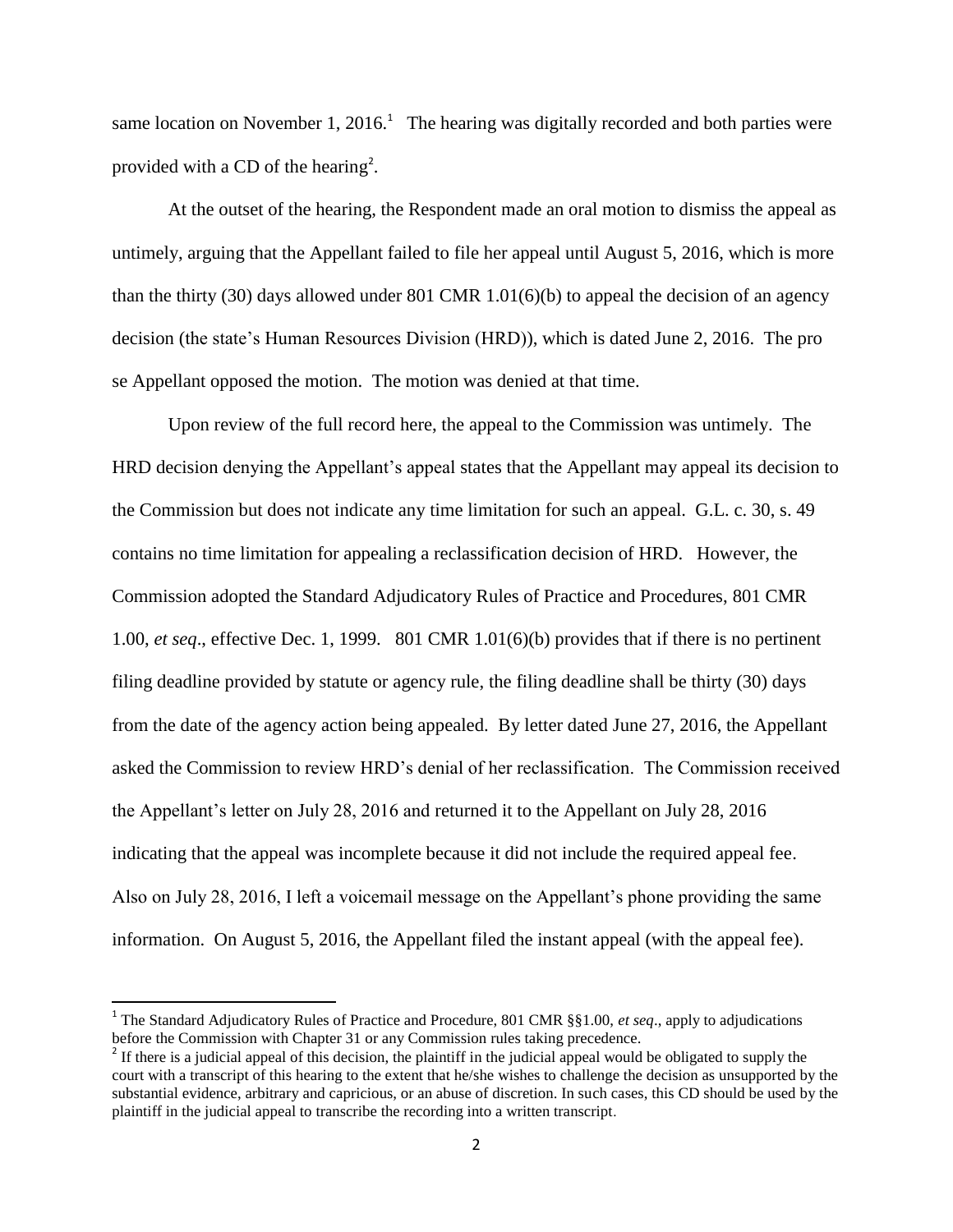Having filed her appeal on August 5, 2016, more than thirty (30) days after HRD denied her appeal, the Appellant's appeal to the Commission was untimely and subject to dismissal. However, even if the appeal to the Commission was timely, it must be denied on the merits as determined herein.

At the hearing, I asked the Respondent to produce a list of all FPS IIs and IIIs at DCR and their locations.<sup>3</sup> Based on the information produced by the Respondent, the Appellant thereafter asked for information indicating which FPS IIs had requested, and were granted reclassification within the previous three (3) years. On March 8, 2017, the Respondent produced the information that the Appellant requested. The Respondent's documents submitted on March 1 and 8, 2017 are marked and entered into the record and will be appropriately redacted.

The Respondent submitted a post-hearing brief; the Appellant did not. For the reasons stated herein, the appeal is denied.

## **FINDINGS OF FACT:**

 $\overline{\phantom{a}}$ 

A total of thirty-one (31) exhibits were entered into evidence at the hearing. Following the hearing, as noted above, the Respondent produced two (2) additional documents which were also entered into evidence.<sup>4</sup> Based on these exhibits, the testimony of the following witnesses: *Called by the Respondent*:

Christopher Hookie, District Manager, Central Valley District, DCR

 $3$  The Respondent's exhibit 15 (R.Ex. 15) indicates that in 2016, in the Central Region, there were two (2) different park "complexes": the Blackstone Complex, which includes the Purgatory Park where the Appellant works; and the Quinsigamond "Complex", which includes other parks. In the Blackstone Complex, there were two (2) FPS IIIs and one  $(1 -$  the Appellant) FPS II; in addition ten  $(10)$  of the eleven  $(11)$  other staff positions in the Blackstone Complex were vacant. In the Quinsigamond Complex there were two (2) FPS III positions, one (1) FPS II position and one (1) FPS I position, all of which were vacant; in addition seven (7) of the ten (10) staff positions were vacant. (R.Ex. 15)

<sup>&</sup>lt;sup>4</sup> The Appellant submitted sixteen (16) exhibits (A.Ex. 1 through 16) at the hearing. The Respondent submitted fifteen (15) exhibits (R.Ex. 1 through 15) at the hearing. R.Ex. 16 is the Respondent's list of FPS IIs and IIIs statewide and R.Ex. 17 is the Respondent's list of FPS IIs who had applied recently for reclassification to FPS III and the result of their request.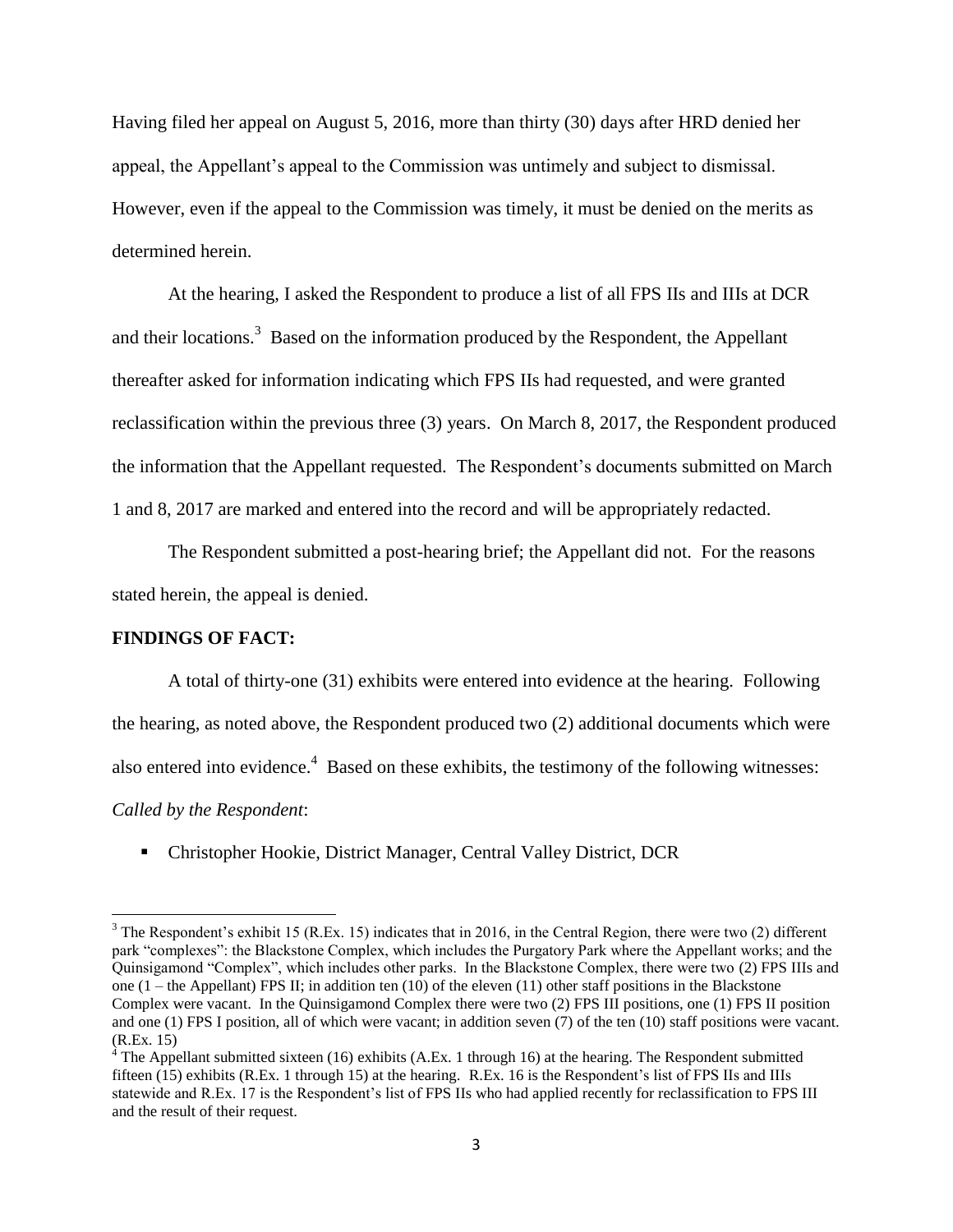# *Called by the Appellant*:

- Jeanne Gilleney-Decenzo, Regional Ranger III for Central Massachusetts, DCR
- Brad Gallant, FPS III, Dunn State Park in Gardner, DCR
- Renee Lachapelle, Appellant

and taking administrative notice of all matters filed in the case and pertinent statutes, case law, regulations, policies, and reasonable inferences from the evidence; a preponderance of credible evidence establishes the following facts:

#### *Background*

 $\overline{\phantom{a}}$ 

1. The Appellant has worked for many years at Massachusetts state parks. In 1987, she began working at the former Department of Environmental Management (DEM) $^5$  as a clerk. She then went to work at the Quinsigamond Park as a Laborer I. Thereafter, she returned to work at Quinsigamond Park but was laid off in 1988. She then worked at Quinsigamond Park for a couple of seasons. In 1991, the Appellant was employed at Purgatory Chasm State Reservation, and the surrounding Sutton State Forest (Purgatory/Sutton or camps), as a Laborer I. In 1997, she was appointed to a year-round position at Wells State Park in Sturbridge. The Appellant later worked in Brimfield State Park in the winter. She returned to Purgatory/Sutton in 1998 and her position was reallocated to Laborer II. In 2007, the Appellant's supervisor was demoted. In 2008, the Appellant was appointed Acting FPS II, which position she stayed in for approximately one (1) year. In January 2009, the Appellant applied for, and was appointed to the position of FPS II in Purgatory/Sutton Park (Grade 16). (Testimony of Appellant; A.Ex. 3)

 $<sup>5</sup>$  In or about 2003, the DEM was merged with the Metropolitan District Commission to create the DCR.</sup> (Administrative Notice)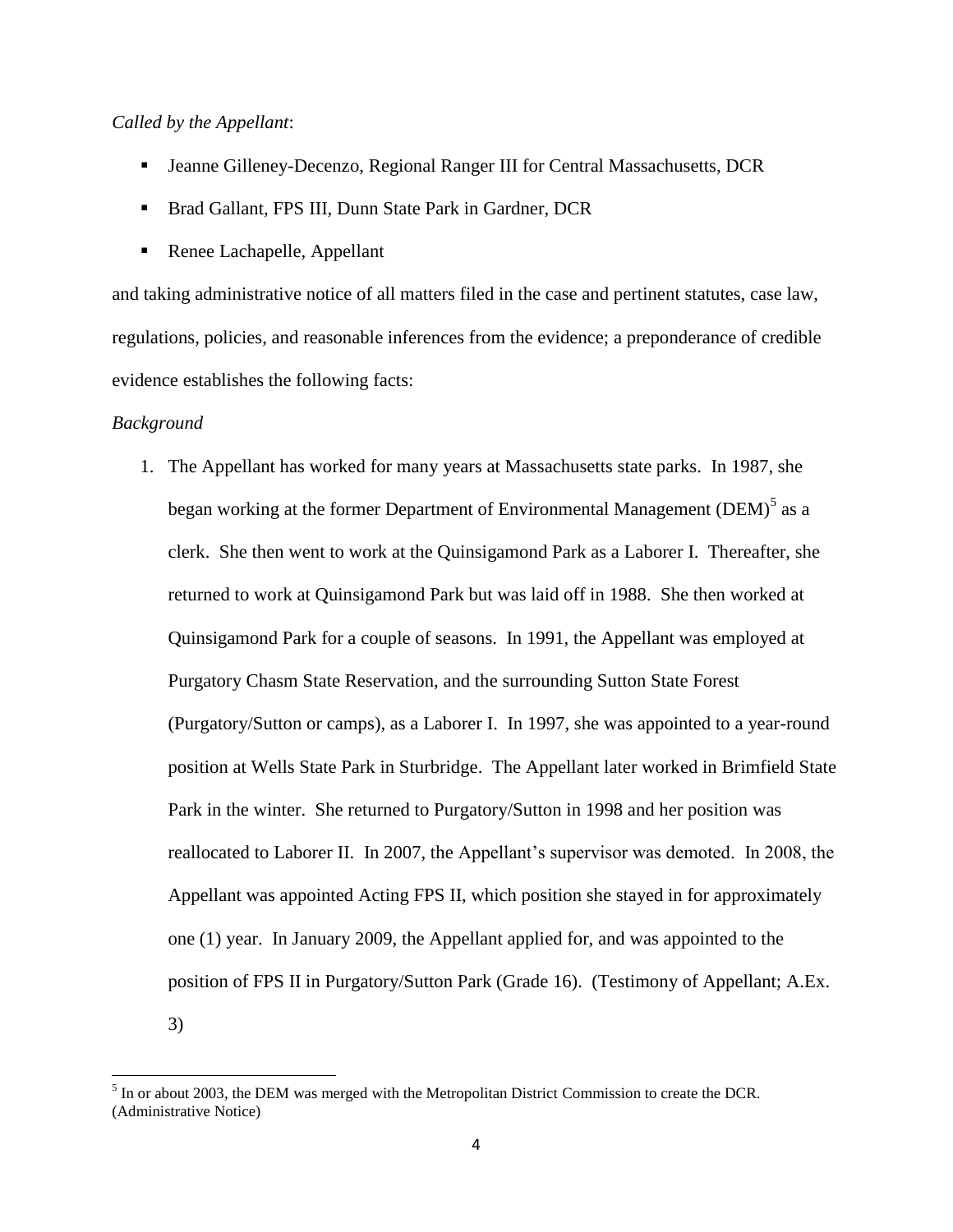- 2. Activities and/or facilities at Purgatory/Sutton include a visitors' center, Purgatory Chasm, use of a boat ramp (but it does not have a beach), rock climbing, hiking, a playground (closed in snow), fishing, mountain bike trails, a brook, and a pond. Purgatory and Sutton are closed when there's ice and snow, although some people may go showshoeing or cross-country skiing there anyway. (Testimony of Appellant and Hookie)
- 3. Purgatory Sutton is popular in the warm weather but is used little in cold weather. Therefore, if DCR has to cut back on parks, Purgatory would be one of the camps near the top of this list to be fully closed in winter. (Testimony of Hookie)
- 4. At Purgatory/Sutton, the Appellant writes a number of reports, including attendance, incidents, revenue, storm damage, and daily, weekly, and monthly reports, which go through the Field Operations Team Leader (FOTL)(Grade 20) and/or regional manager; she manages Purgatory/Sutton; she signs time sheets when employees are there; if things at Purgatory/Sutton break, she handles it or a contractor or DCR staff from another location assist in the repairs, giving the contractors and/or staff the guidance needed; she works with police and fire rescue personnel when needed at Purgatory/Sutton; and she plows and shovels the parks herself. She does not sign contracts for Purgatory/Sutton. The Appellant has access to funds at Home Depot for work to be done at the camps; this funding is made available to all FPSs by approval from either the regional office or district manager. (Testimony of Appellant). If the Appellant has a project to do, she submits a request for it and Mr. Hookie reviews it; final approval for projects is ultimately made by the DCR Boston office. (Testimony of Hookie)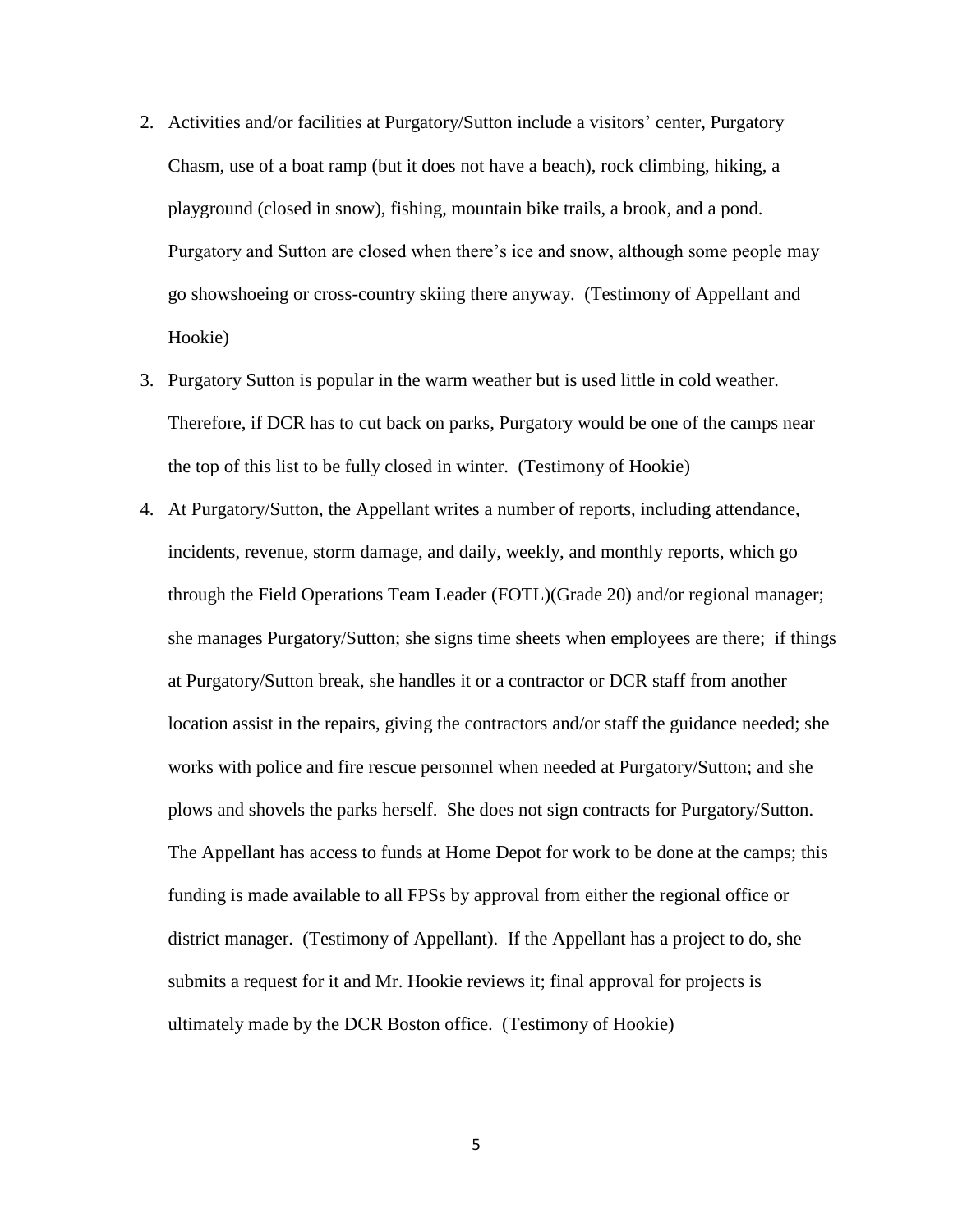- 5. Ms. Jeanne Gilleney-Decenzo is a Regional Ranger III for Central Massachusetts, which includes Purgatory/Sutton. Purgatory Chasm is the draw at Purgatory/Sutton. (Testimony of Gilleney-Descenzo)
- 6. Until recently, the Appellant's immediate supervisor was Val Stegemoen, the FOTL for the Blackstone Complex in the Central Region, which includes Purgatory/Sutton. (R.Ex. 11) The Appellant communicated with Mr. Stegemoen but not every day. Mr. Stegemoen ran his own camp but he knew what was going on at Purgatory/Sutton. (Testimony of Appellant)
- 7. Mr. Stegemoen's supervisor, until recently, was Chris Hookie, the Central Region District Manager (Program Manager V). (R.Ex. 15) Mr. Hookie has worked at DCR for more than a decade and worked in natural resources in two (2) other states for three (3) additional decades. Since Mr. Stegemoen left his position, Mr. Hookie communicates with the Appellant by email and/or visits every couple of weeks or so, as needed. (Testimony of Hookie)
- 8. By letter dated July 16, 2012, the Appellant asked DCR to reclassify her from a FPS II (Grade 16) to FPS III (Grade 18). (Testimony of Appellant; R.Ex. 1) There has not been a FPS III at Purgatory since approximately 1991. (Testimony of Appellant)
- 9. On August 14, 2012, the Appellant also submitted a completed "Appeal Form" to Ms. Penny Carney, the DCR Director of Human Resources, attaching a detailed description of the reasons that she believed support her reclassification request. For example, in 2008, she was "instrumental in getting the new playground project … completed[]" (R.Ex. 6); in 2009, she took the lead on a parking lot resurfacing project and adding a lawn connecting the three (3) parking lots; also in 2009, she requested funds from the park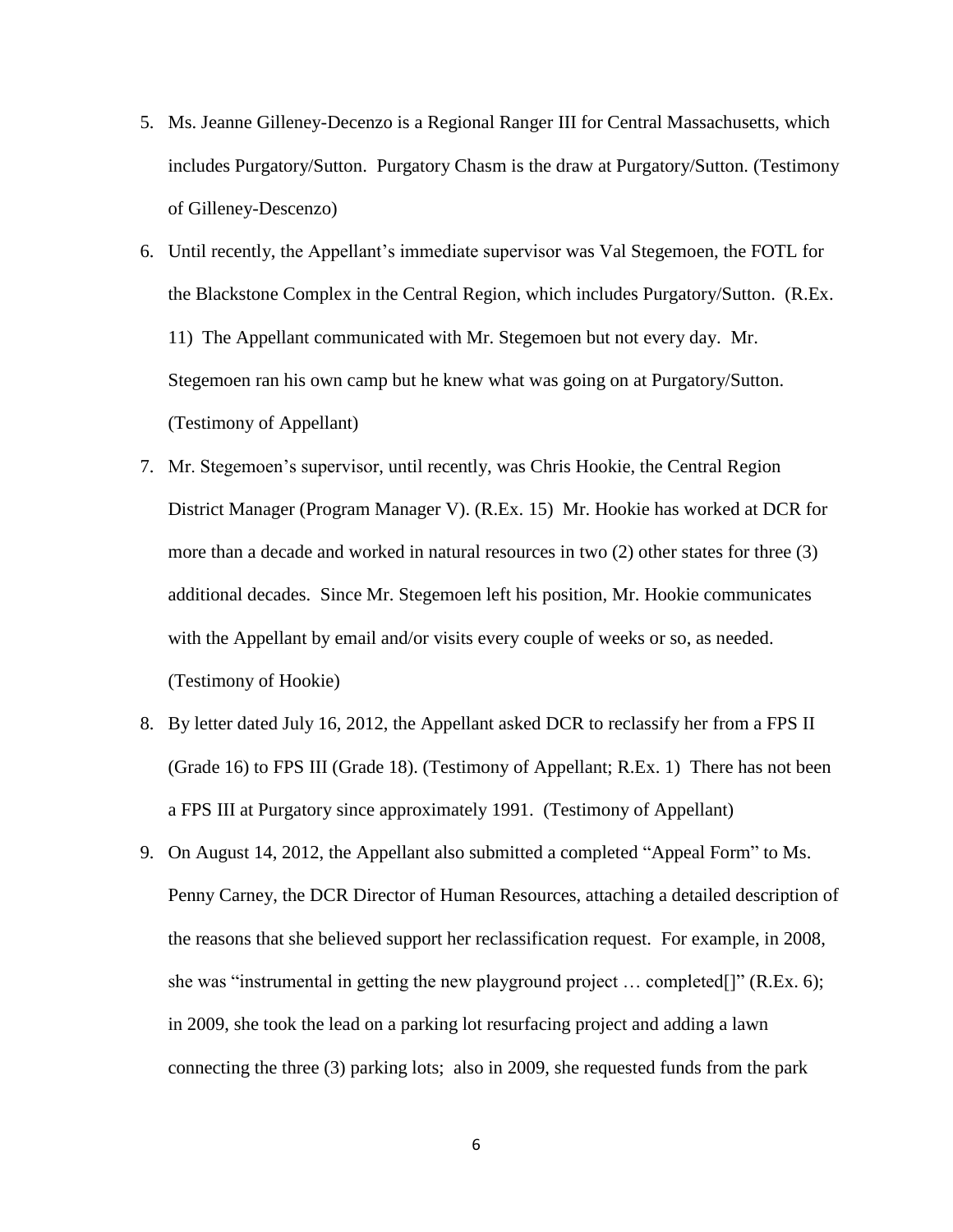Trust Fund to improve the park and building new walking bridges, working with the Sutton Conservation Commission and others; in 2011, she worked with staff to develop a Purgatory Children's Nature Library; in 2011, she was working on a butterfly/rock garden, working with a DCR architect, archeologist and the Mass. Historical Commission; the park has had an "increase in attendance and incidents" (id.); and she manages Purgatory/Sutton and the Visitors Center. She listed her duties as including supervising and performing maintenance, inspecting/monitoring the different parts of the parks and facilities (including 1600 acres of forest land), issuing recreational permits, preparing various work plans and reports, coordinate service projects for students, representing the agency at regional meetings, supervisors' conferences, a safety committee, DCR training in local communities, working closely with municipal agencies concerning land acquisition and emergency response and others at DCR, prepare conservation Trust Fund project justification and budgets, and initiate requests for capital projects. (Id.) The Appellant did not indicate in in this document the percent of her time spent on each of the duties she listed. (Administrative Notice)

10. At or around March 2017, there were twenty-nine (29) FPS IIs at various DCR parks and forty-one (41) FPS IIIs at various parks. (R.Ex. 16) One (1) of the FPS IIs on R.Ex. 16 had been reclassified. (Id.) By March 8, 2017, twelve (12) FPS IIs (including the Appellant) had requested reclassification to FPS III. (R.Ex. 17) Of the twelve (12) who requested reclassification, nine (9) had been "denied", "closed" or "withdrawn" and three (3) were still pending.  $(Id.)^6$ 

 $\overline{\phantom{a}}$ 

 ${}^{6}$ In addition to the Appellant, two (2) other FPS IIs seeking reclassification to FPS III filed appeals at the Commission: Francis Graham v. DCR, C-17-131, and Richard Trubiano v. DCR, C-17-039. Decisions in the Graham and Trubiano cases will be issued after the decision in this case.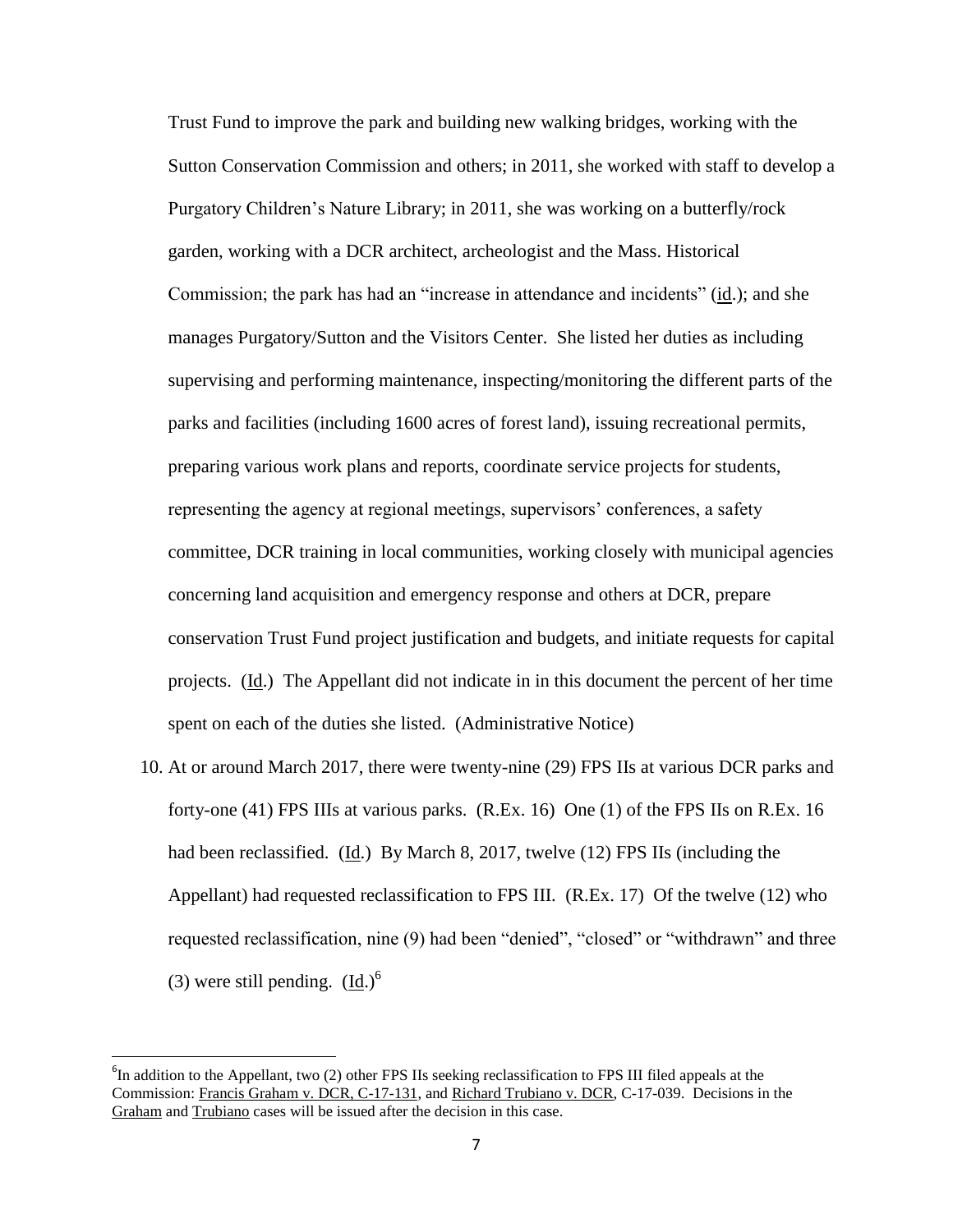## *Appellant's Interview Guide*

 $\overline{a}$ 

11. On July 24, 2013, the Appellant completed an Appeal Audit Interview Guide (Interview

Guide). In the Interview Guide, the Appellant wrote, in part,

I feel the work I am performing on a daily basis along with the responsibility and pressures that come with managing such a unique and challenging DCR facility warrant such an upgrade. With the steady increase of visitors to our facility, loss of year round staff, the unique features of the Chasm, the new playground and a well used (sic) Visitor's Center ; (sic) my duties, challenges and incidents have all increased as well.  $(R.Ex. 8)(emphasis added)<sup>7</sup>$ 

12. In the Interview Guide, the Appellant described the primary purpose of her job, in part, as,

> Monitor the operation, administration and maintenance & provide visitor services for 1,800 acres of forest land, including trails, fire roads, and the Chasm proper (1/4 mile long gorge). Five buildings including the Visitor Center, playground and several satellite areas that include the Singletary Boat Ramp, Dudley Memorial Forest, and an MOA to maintain existing trails of the abutting Whitinsville Water Company for the purpose of passive recreation, including hiking, biking, horseback riding, X country skiing and snowshoeing.  $\text{(Id.)}^8$

13. Asked to describe with whom she comes in contact in the Interview Guide, the Appellant

indicated, in part, that she is in contact within DCR with,

various District Safety Committees to discuss state safety issues and policies and conduct safety inspections in parks in the District;

four (4) to five (5) times per year the was in contact with the DCR Landscape Architect in Boston to plan and develop landscape projects at Purgatory/Sutton; three (3) to four (4) times per year she was in contact with the DCR Boston office to plan and develop Conservation Trust Fund projects at Purgatory/Sutton; and five (5) to ten (10) times per year she was in contact with the DCR Boston office to construct a playground in  $2008$ ;<sup>9</sup>

 $7$  The Appellant offered information about increased park attendance at Purgatory/Sutton and some other parks. However, that information is not dipositive because it is for FY 15 and the Appellant requested reclassification in 2012. (*See, e.g.,* A.Ex. 9) 8 The Chasm "gorge" is approximately ¼ mile long and it is a geologic formation, with cliffs and boulders.

<sup>(</sup>Testimony of Gilleney-Decenzo)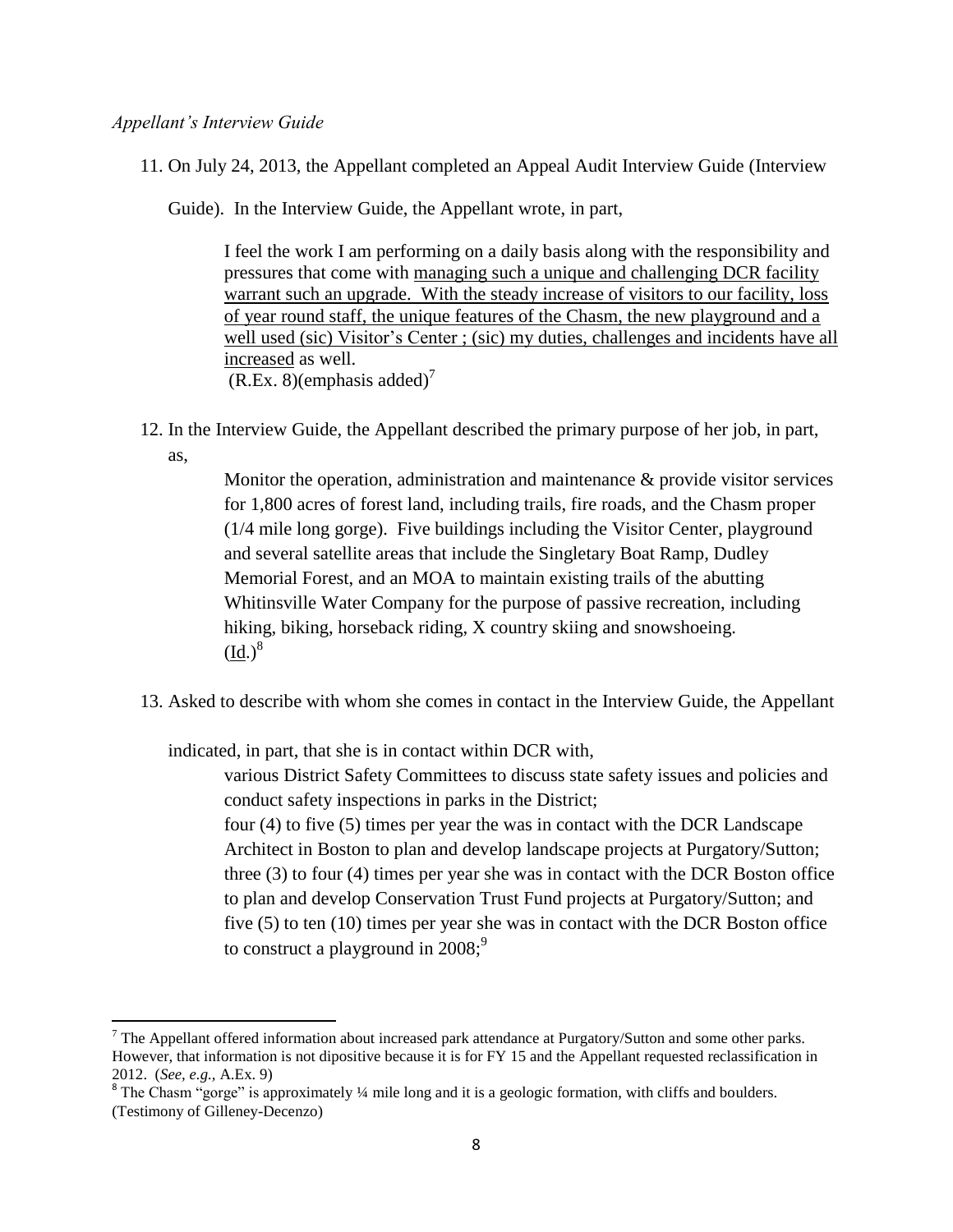Regarding contact outside of DCR, the Appellant reported that she was in contact, in part, with,

nearby police and fire department personnel up to fifteen (15) to twenty (20) items per year;

the Metacomet Land Trust Environmental Education outreach program three (3) to four (4) times per year;

Girl Scout and Boy Scout from New England states regarding camping, fifteen  $(15)$  to twenty  $(20)$  times per season;

the State Police Millbury barracks as needed; and

town DPW to assist park staff, approximately five (5) to ten (10) times per year.

(R.Ex. 8)

 $\overline{\phantom{a}}$ 

14. Asked in the Interview Guide to describe any job changes in her position, the Appellant wrote, in part, that in 2007, she lost two (2) year round staff due to retirement (a FPS I and a Facility Repairer); as a result, she worked alone for two (2) winters performing any and all daily tasks. In 2008, the Appellant wrote, her administrative duties increased because of requirements given to her by the Regional Director, including preparation of emergency action plans, winterization reports, hurricane preparedness, boundary marking verification, and damages assessment reports. In addition, the Appellant listed the installment of "pay and display machines" for parking, as well as changes to radio communications for local rescue operations. (R.Ex. 8) However, DCR did not authorize the use of the parking pay and display machines at Purgatory/Sutton until a couple of

<sup>9</sup> Among the Appellants' exhibits are A.Ex. 11, which is a license agreement between DCR and the Whitinsville Water Company, permitting public access to land owned by the Water Company adjacent to Purgatory Park and Sutton State Forest. However, A.Ex. 11 is of limited value in this case since the agreement was signed in 2014, two (2) years after the Appellant requested reclassification, and the Appellant is not a signatory to the agreement.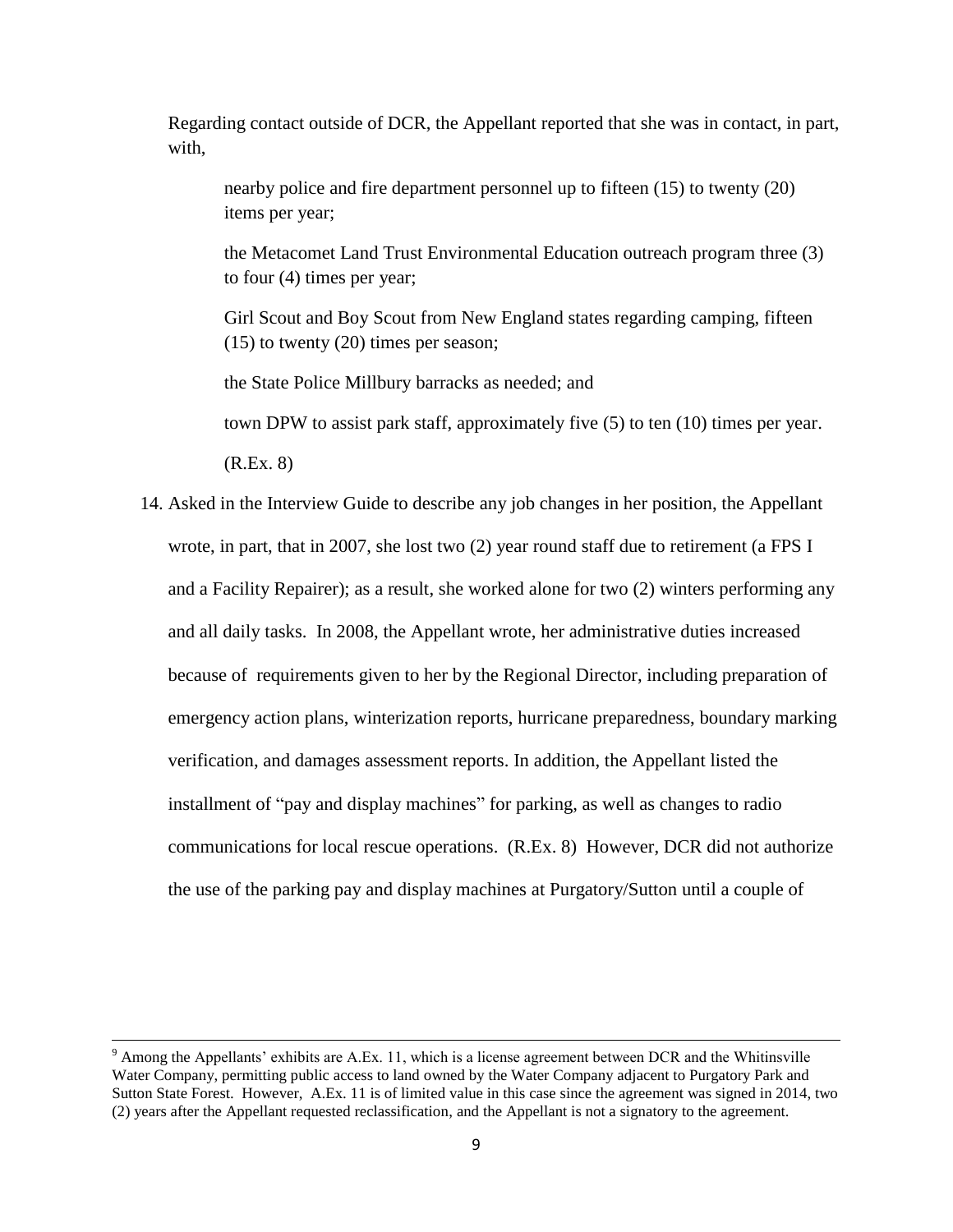years after they were installed in 2012; a couple of years later, DCR ceased use of the pay and display machines at Purgatory/Sutton. (Testimony of Appellant)<sup>10</sup>

- 15. The Appellant listed her job duties in the Interview Guide, in part, and ascribed the amount of time she spent on each, as follows:
	- 1. Monitor and supervise the operation, administration and maintenance of 1800 acres of Forest land, trails including a Chasm, playground, buildings including a Visitor's (sic) Center, vehicles, seasonal water system and satellites (Singletary boat ramp, Dudley Memorial forest, Whitinsville Water Co. area and Sutton State Forest. Daily 40%
	- 2. Prepare work plans, weekly narratives, recaps, work schedules, time sheets, attendance, park safety inspections, monthly vehicle reports, storm reports, emergency action plans, storm damage assessments, park inventory, schedule the use of visitor's Center meeting room, fishing tournament events at Singletary boat ramp, register and schedule technical rock climbing in the Chasm and issue recreational permits for scout camping at Dudley Memorial Forest. Daily, weekly and monthly 20%
	- 3. Inspect the condition of trails, forest fire roads, buildings, playground, chasm, Visitor's (sic) Center, Singletary board ramp to determine their ability for public use and to ensure compliance with safety standards and determine maintenance needs. Daily Weekly 10%
	- 4. Patrol recreation areas, chasm, trails, playground and fire roads to maintain security and to ensure compliance with applicable rules, regulations and policies. Daily, Weekly 10%
	- 5. Represent the agency at regional meetings, Supervisor's (sic) conference, DCR training, statewide and district safety committee meetings and inspections, DCR training and emergency training. Work closely with municipal agencies such as Sutton Police and Fire Departments, town administrators and town assessor. Monthly, Yearly 10%
	- 6. Work with Purgatory V.S.S. [Visitors' Services Supervisor] (now vacant) to implement recreational, nature and Conservation Trust Fund programs. For example: Fire Day Hike, Park Serve Day, create a children's nature library,

l

 $10$  R.Ex. 14 indicates parking revenue at certain parks for some or all of FY 15 and 16. It appears that the "pay and display" automated parking payment system was not in operation at the Chasm in 2012, when the Appellant requested reclassification. Therefore, the information in R.Ex. 14 is not dispositive in this case. However, I note that, for example, in FY 2016, parking revenue for the Chasm was approximately \$95,000, at Walden Pond in Concord it was approximately \$339,000, and at Borderland Park (near Brockton) it was approximately \$282,000.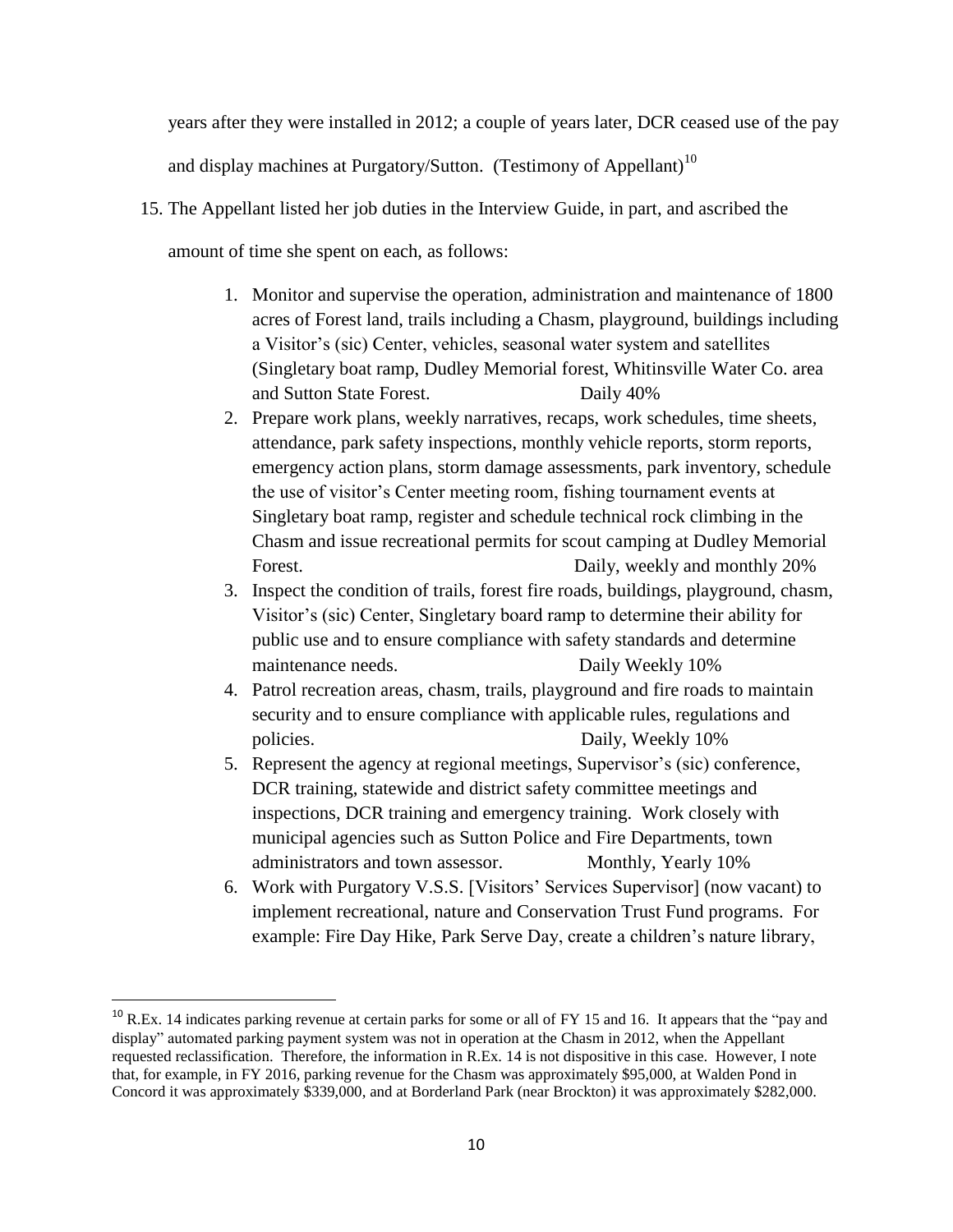and create Conservation Trust funded projections to enhance our visitor's (sic) experience. Yearly 5%

- 7. Perform routine maintenance on small engine equipment, vehicles and playground equipment. Maintain Visitor's (sic) Center, maintenance building, pump house building and seasonal water systems. Weekly, Monthly 5%
- 8. Initiate request for capital projects and improvements. Prepare cost estimates for each project and prepare park related work repair and solicit 3 bids for each repair. Yearly 5%
- 9. Prepare Conservation Trust fund project justification and budgets. Prepare equipment needs and cost for each project. ... Yearly 5% (R.Ex. 8)
- 16. Asked in the Interview Guide to describe the authority she exercises, the Appellant wrote,

in part,

 $\overline{a}$ 

… I have the authority to prepare my staff's … weekly work schedules, time sheets, work plans and assign daily works tasks. I also have the authority to make any adjustments or amendments as needed. If an incident or injury occurs in the park it is my responsibility to assess the situation and make decisions on what action will be taken; when and what emergency personnel is needed. I make all decisions regarding the use and scheduling of the Visitors (sic) Center meeting room, fishing tournaments at Singletary Board Ramp, and scout camping at the Dudley Memorial Forest.  $(R.Ex 8)^{11}$ 

17. Asked in the Interview Guide what problems/issues would be referred to someone else, the Appellant wrote, "If there is a facility repair that cannot be fixed by myself or my staff, I would then contact my supervisor or the business manager to inform them … I would then wait for the authority to move forward with the repair. Another issue would be a staff disciplinary problem that cannot be resolved by myself or staff member, I would call my supervisor and/or Dist. Manager to assist …." (R.Ex. 8)(emphasis added)

<sup>&</sup>lt;sup>11</sup> The Appellant's exhibits A.Ex. 15, 16 and 17 indicate the number of injuries to park visitors at at least some state parks, indicating that Purgatory/Sutton appeared to have the highest number of injuries but the information provided pertains to FY 15-16, three (3) years after the Appellant requested reclassification. Even if the information represented injuries at all state parks in FY 12-13, it would not establish that the Appellant was performing as an FPS III a majority of the time.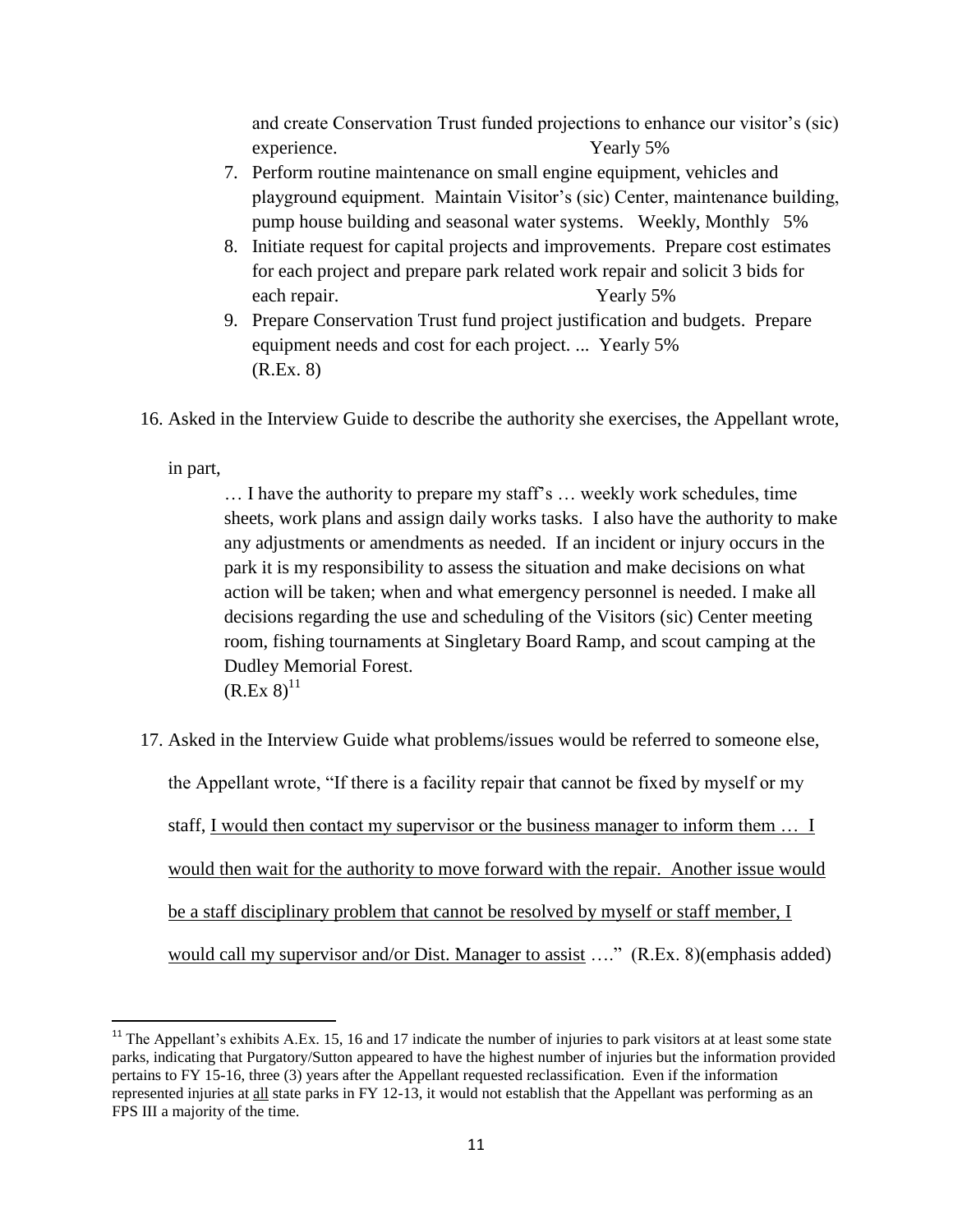- 18. Asked who was her immediate supervisor on a daily basis, how work was assigned to her and who evaluates her job performance in the Interview Guide, the Appellant wrote, "My immediate Supervisor on a daily basis is the Field Operator Team Leader, Val Stegemoen, who works out of the Blackstone Heritage State Park in Uxbridge, Ma. However, on a daily basis I assign all work plans to be done at Purgatory … If there is a special work assignment needed …, Val would contact me by phone or email. Val Stegemoen, FOTL evaluates my job performance in person using the EPRS form and form 30 in 3 stages." (R.Ex. 8)
- 19. The Interview Guide asks,

Whose work do you supervise on a daily basis? This means year round employees who report to you for their work assignment every day. Indicate by official payroll title those positions which report directly to you (must be agency employees). (R.Ex. 8)

The Appellant responded,

Long term seasonal staff: Visitors Services Supervisor Forest & Parks Supervisor I Laborer I Laborer I

Year round: Laborer II – transfer to another region in May 2012[.] (Id.)

20. In the Interview Guide, the Appellant indicated that for the person/s she supervised, she assigned and directed their work, determines the means and materials for performing work, inspect the quality of work, provide verbal or written discipline, formally review work performance (e.g. EPRS), recommend formal disciplinary action, establish work schedules, train employees, participate in grievances, and approve leave time but she does not authorized overtime. She also indicated that she supervised four (4) subordinates (the year round Laborer II, two (2) long-term seasonal Laborers I, and one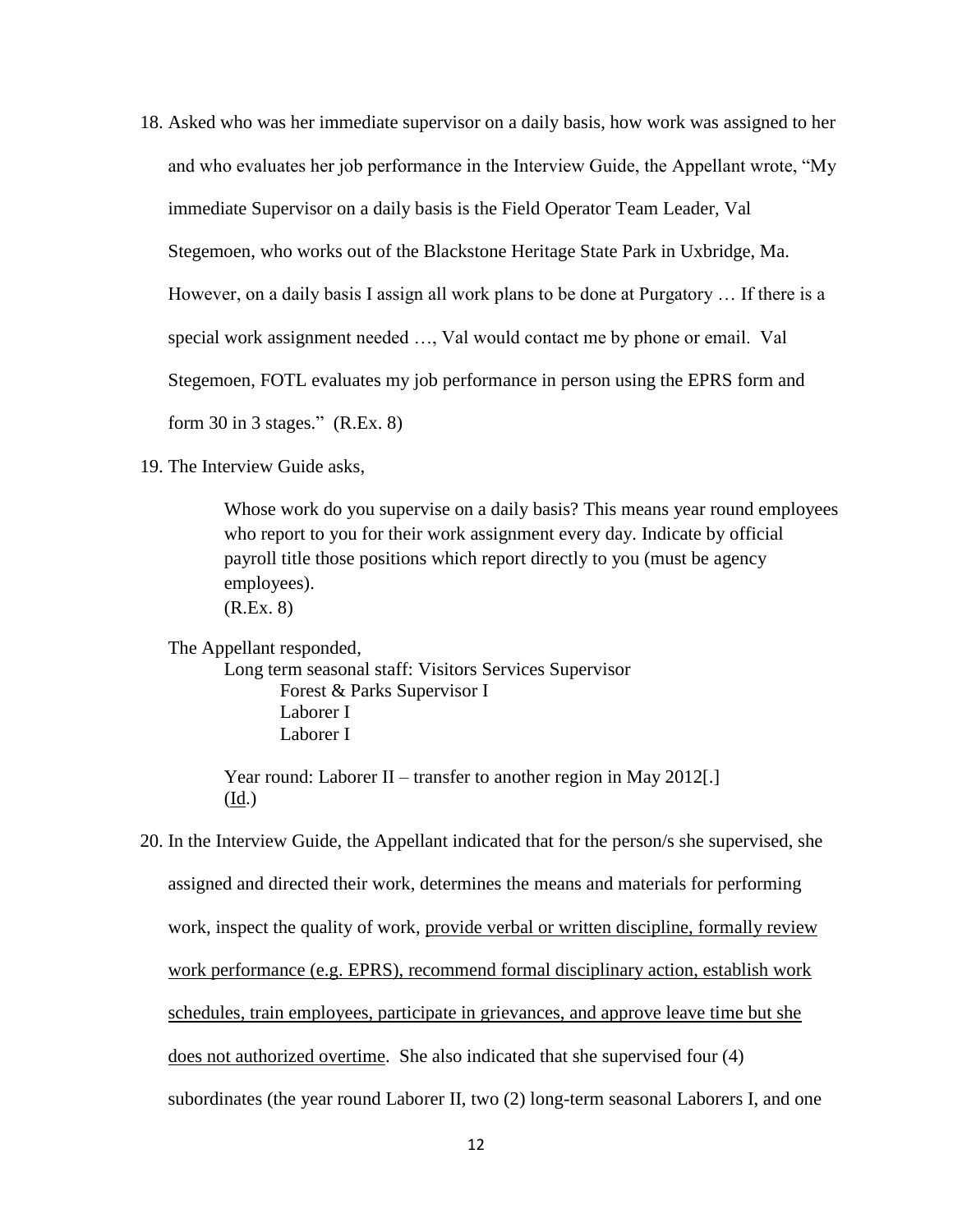(1) short-term Laborer II. She functionally supervised one (FPS I, formally long-term seasonal but then year round), and a Visitor Services Supervisor, a long-term seasonal employee.  $(R.Ex. 8)^{12}$ 

- 21. Asked about any unusual work conditions on the Interview Guide, the Appellant mentioned the Chasm, which she maintains but can also involve responding to emergencies at the Chasm, which requires that she hike the boulders to assist someone who is injured there, in good and bad weather, at times alone. (R.Ex. 8)
- 22. In her Interview Guide, the Appellant indicated that she believed the skills necessary for her current job are "computer knowledge, communication skills …, Visitors (sic) services skills, problem solving skills and first aid and CPR …." She further listed basic maintenance and repair knowledge, minor small engine repair skills, ability to manage time and the ability to prioritize any work demands …." (R.Ex. 8) The medical emergencies that happen at the Chasm can be very challenging, including a recent suicide there. (Id.)(*see also* A.Ex. 10)
- 23. On August 14, 2012, the Appellant also submitted a completed Appeal Form to Ms. Penny Carney, the DCR Director of Human Resources, attaching a detailed description of the reasons she believed support her reclassification request. For example, in 2008, she was "instrumental in getting the new playground project … completed[]"; in 2009, she took the lead on a parking lot resurfacing project and adding a lawn connecting the three (3) parking lots; also in 2009, she requested funds from the park Trust Fund to improve the park and building new walking bridges, working with the Sutton Conservation

 $\overline{\phantom{a}}$ 

<sup>&</sup>lt;sup>12</sup> The Appellant typed her entries into the Interview Guide but there are a few handwritten notations on the form and it is unclear if she wrote the notations or if they are comments by someone else. One of the written comments, for example states that the Visitors' Services Supervisor had been now been assigned to another park. (R.Ex. 8, p. 7)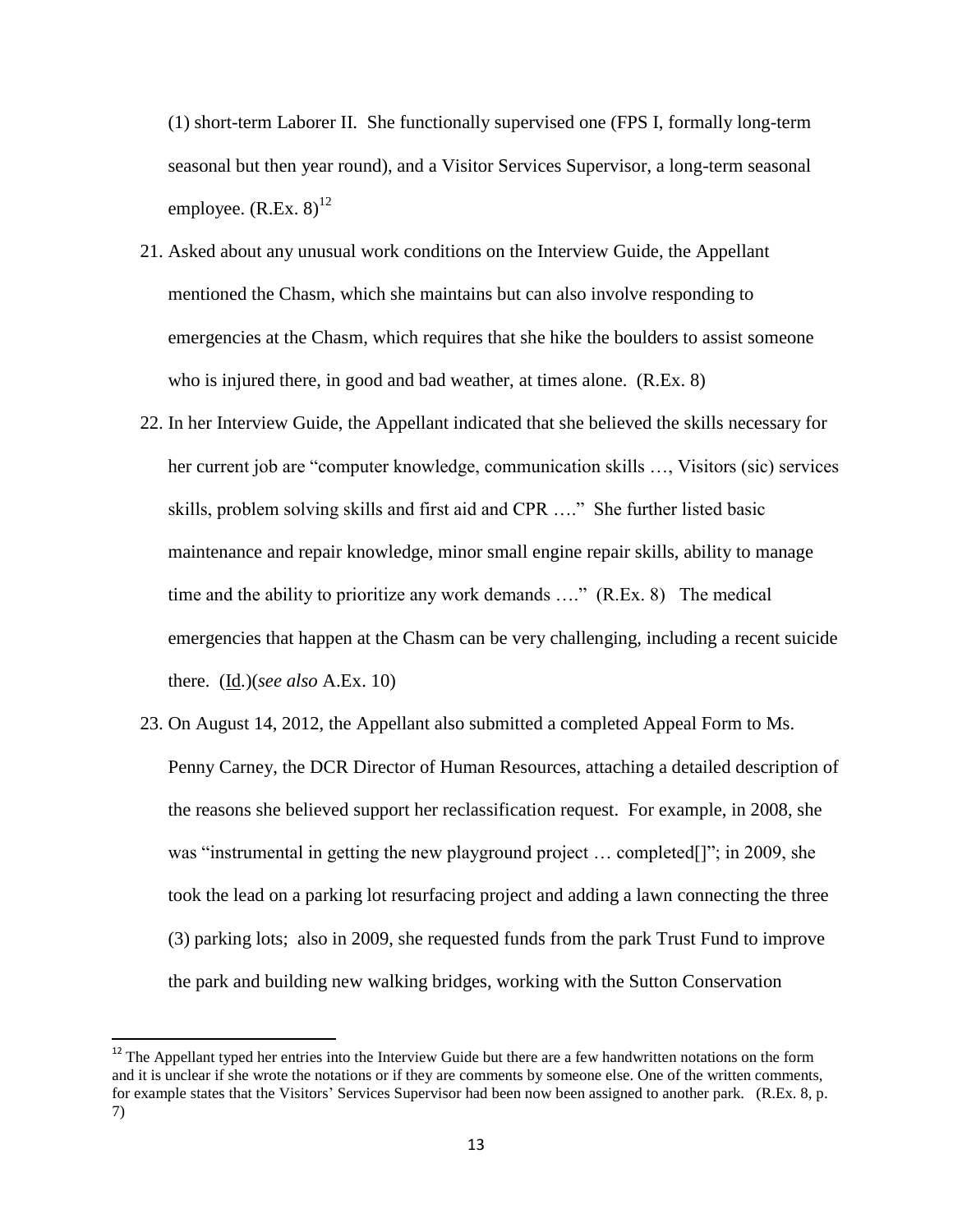Commission and others; in 2011worked with staff to develop a Purgatory Children's Nature Library; in 2011 she was working on a butterfly/rock garden, working with a DCR architect, archeologist and the Mass. Historical Commission; the park has had an "increase in attendance and incidents"; and she manages the Chasm and Visitors Center. (R.Ex. 6) She listed her duties as including supervising and performing maintenance, inspecting/monitoring the different parts of the parks and facilities (including 1600 acres of forest land), issuing recreational permits, preparing various work plans and reports, coordinate service projects for students, representing the agency at regional meetings, supervisors' conferences, a safety committee, DCR training in local communities, working closely with municipal agencies concerning land acquisition and emergency response and others at DCR, prepare conservation Trust Fund project justification and budgets, and initiate requests for capital projects. (Id.) The Appellant did not indicate in in this document the percent of her time spent on each of the duties she listed. (Administrative Notice)

- 24. On July 24, 2013, Ms. Ferrando sent the Appellant's completed Interview Guide to Mr. Hookie, District Manager, and Mr. Stegemoen, FOTL, by email, indicating that the Appellant's audit interview was conducted that day and soliciting their comments on the Appellant's reclassification request. (R.Ex. 13)
- 25. On August 6, 2013, Chris Hookie, Central Valley District Manager, signed a memo regarding the Appellant's completed Interview Guide stating, in part, that he agreed with the general content and answers to the Interview Guide questions, but he did not believe the reclassification was warranted for a number of reasons: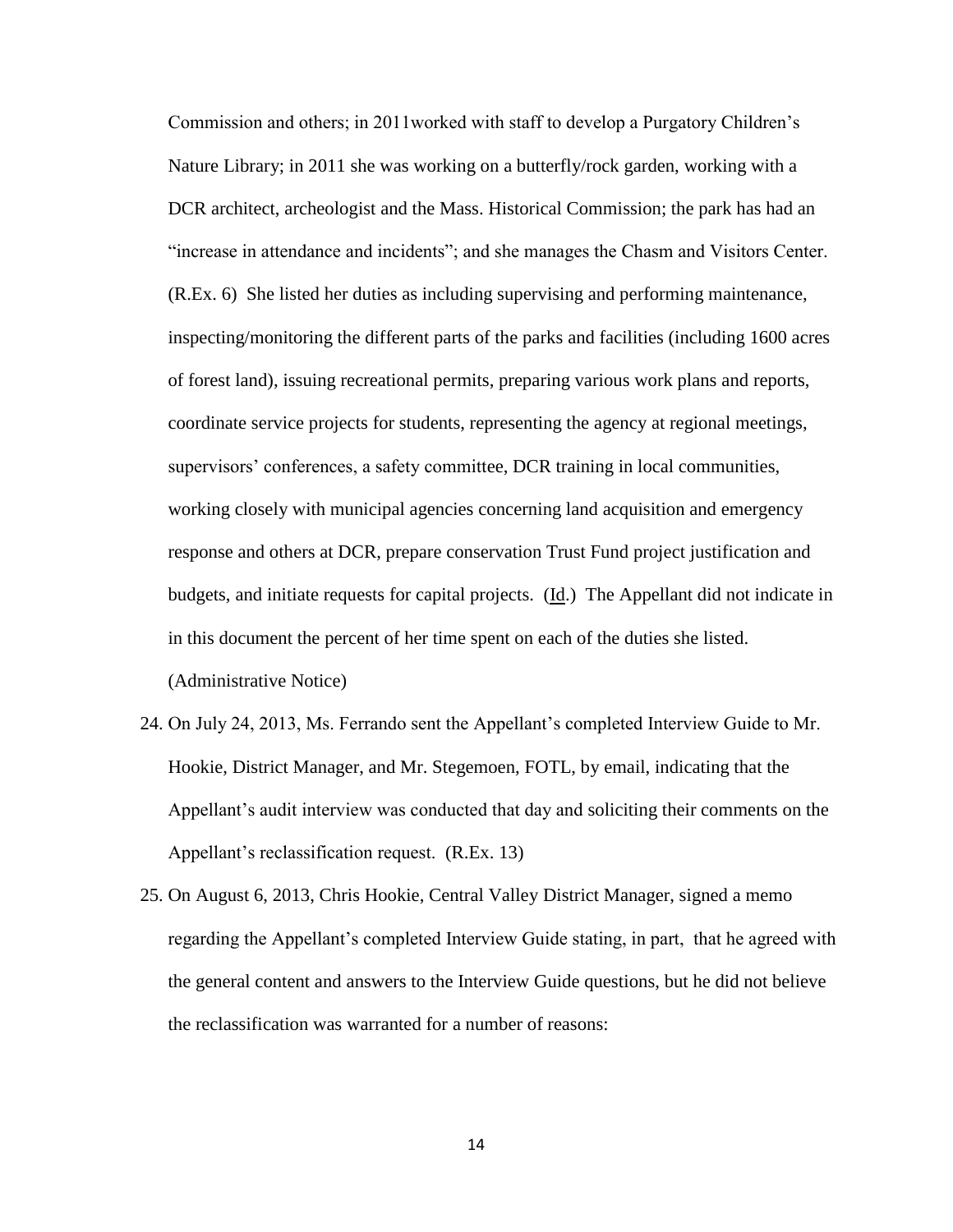1. The Chasm is "mainly a seasonal operation, very busy in the late spring, Summer , (sic) and early Fall, and nearly shut down in the early spring and late Fall shoulder season and all winter, (sic)[;]

2. … [the Appellant] is currently the only year round staff member with a Summer seasonal addition of 8 staff. The most the park ever had was 3 year round staff members …The classification specification for a F&P Sup III indicates that the Sup must directly supervise a staff between 5-15 and indirectly supervise a staff of 10-50. Staffing levels at Purgatory Chasm SR historically does not reflect that. (It is noted that year round (sic) staffing levels of all parks are/have been diminished due to budgetary constraints)[;]

3. [the] Chasm currently is a day use facility, operating from sunrise to sunset. The facility does not have a small VC that consists of an office, restrooms, a lobby and one conference room. Facilities that are operated by F&P Sup III's as listed in the F&P III classification specifications include either/including large active [visitors' centers], an active waterfront, campground, performance stages, and/or boathouses.

4. [Purgatory/Sutton] currently does not generate revenue. … Plans are to install up to 3 Pay & Display [parking] machines at [Purgatory/Sutton]. When the machines are in place, put in operation, and a history of extensive revenue collection is established, this component of a reallocation upgrade could be considered …[;]

5. [Purgatory/Sutton] does have an increase in injuries due to the nature of the facility. It is a rock climbing park. Plus other incidents that have included a recent suicide, this is not unique to [Purgatory …[;]

6. …All DCR parks are having to do more with less[;]

7. … All the increased administrative duties [the Appellant] listed are not unique to [the Chasm]. … These are daily operation reports and requirements and are 'Common Duties' as indicated in the F&P Sup classification Specification Series. …[;]

8. … it is true that [the Chasm] is a very busy facility during the recreation season, and the facility is fully staffed for the recreation season. The 'extended shoulder season' can be an issue, with the reduction of staffing and Fall visitation still at high levels. These staffing reduction levels are DCR-wide …[;]

9. … I could see an F&P Sup III operation at [the Chasm] in the future if the following  $- A$ ) A history of positive revenue collection is established, B) FT staffing levels increased to increase/include year round programming, C) increased usage of VC conference room …, D) establishment of camping policies and revenue collection at scout camp, and E) an increase in satellite facility operations But at this time, in my opinion, the reallocation of the F&P II to a Sup III at [the Chasm] is not justified.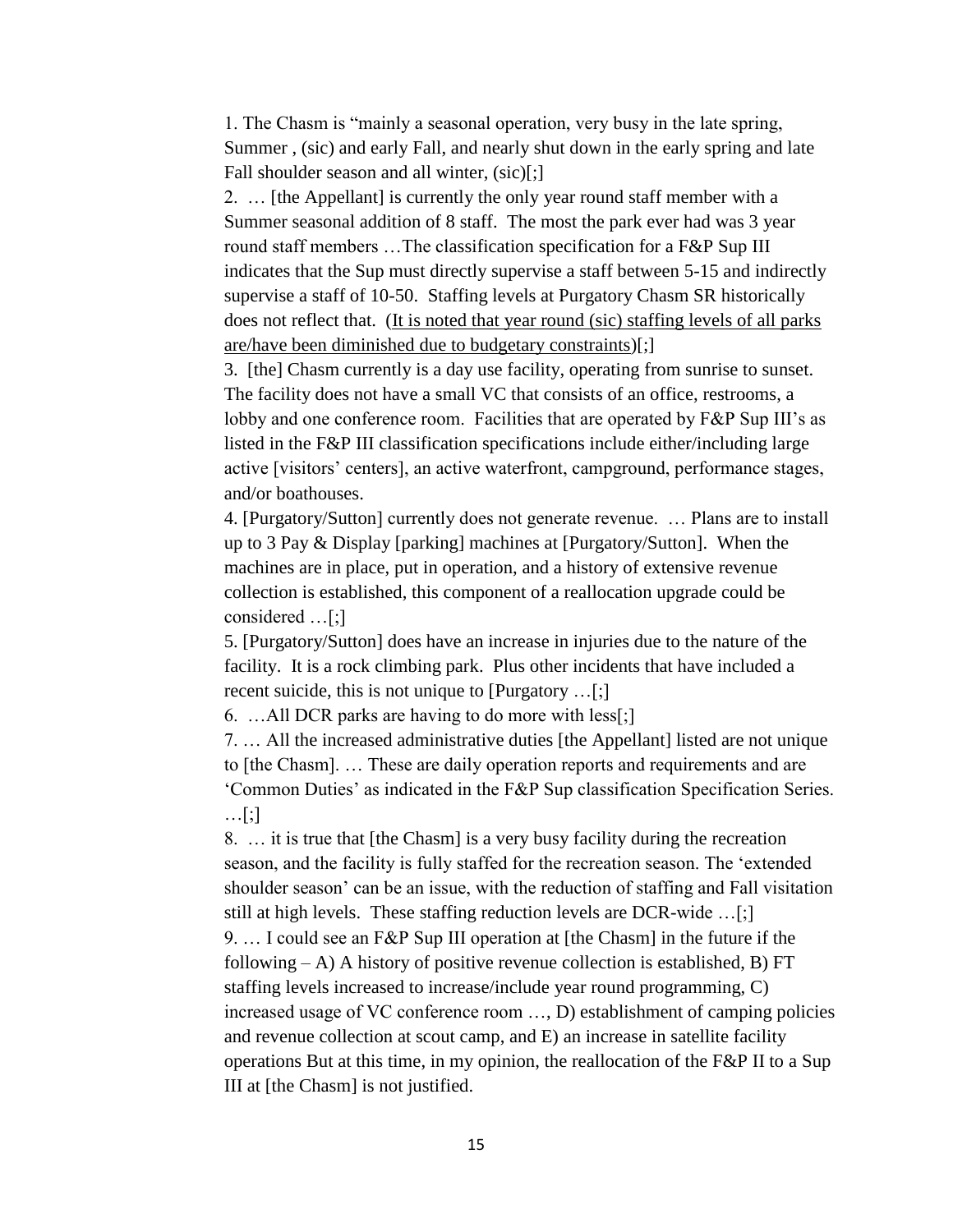(A.Ex. 2)(emphasis added)

26. On August 7, 2013, Mr. Stegemoen, evaluated the Appellant's Interview Guide as

follows,

… I … agree with the content and answers of [the Appellant] … However, at this time, I do not consider the management of the Purgatory Chasm as the equal to a facility with a waterfront such as Douglas State Forest, nor with a camp ground, nor with a Heritage State Park. Purgatory Chasm has a natural feature that is a well known attraction within the Commonwealth and throughout New England plus has its associated risks. This State Reservation plus surrounding State Forest may not be ready for an upgrade but sooner or later, a Visitor Center with full visitor services, introduction of Pay and Display revenue stream, a playground with increasing popularity, continued land acquisition with greenway corridor connecting to other open space and new recreational usage considerations shall all contribute to justifying it with a F&P supervisor III position. (A.Ex. 3)(emphasis added)

*Appellant's Form 30* 

 $\overline{\phantom{a}}$ 

27. The Form 30 general statement of duties and responsibilities provides that the FPS II,

"[s]upervises and coordinates the maintenance, operation and programs for Purgatory

Chasm State Reservation, Sutton State Forest, and the Singletary Boat ramp, a total of

1800 acres which includes a Visitor Center."  $(R.Ex, 10)^{13}$ 

28. The FPS II receives supervision from Chris Hookie, District Manager, and Val

Stegemoen, then-Recreation Facilities Supervisor IV. (Id.)

29. The FPS II direct reporting staff are a Laborer II, a Seasonal Visitor Services

Supervisor/Interpreter, an FPS I, and two (2) Seasonal Laborers I. (Id.)

- 30. The FPS II duties and responsibilities include,
	- 1. Supervises the maintenance of assigned recreational areas, buildings, grounds and equipment.

<sup>&</sup>lt;sup>13</sup> I note that the Appellant describes Purgatory/Summit as being 1,600 acres, not 1,800. *Supra*.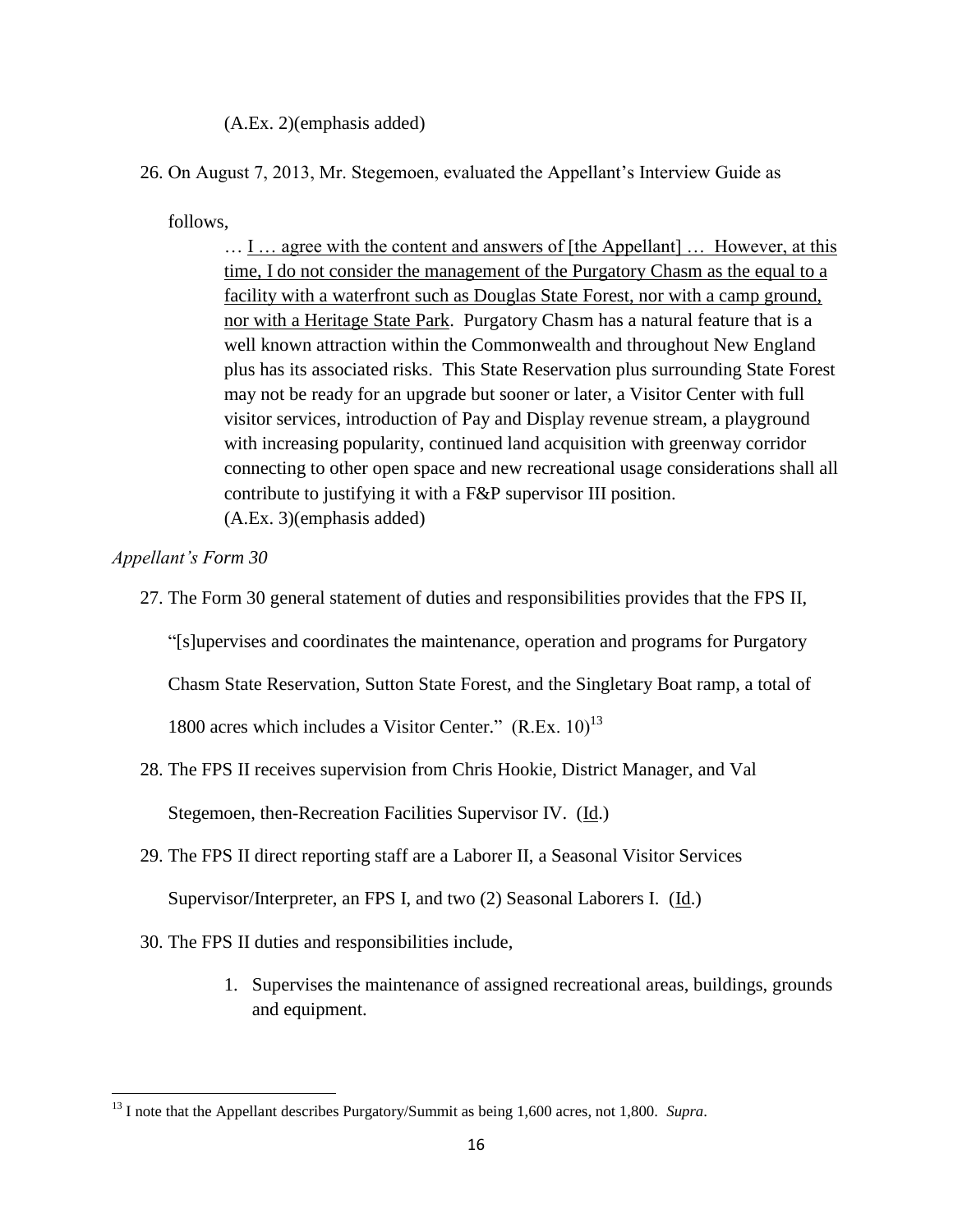- 2. Inspects the condition of the state operated forest and park recreational areas to determine their suitability for public use, ensure compliance with safety standards and determine maintenance needs.
- 3. Patrols area to ensure compliance with the rules …
- 4. Prepares reports and records relating to the lands, buildings, equipment, vehicles, attendance, income, expenditures, and personnel …
- 5. Represents the division at various meetings and conferences with other state, federal and municipal agencies and community and other groups and provides information, agency objectives, and cooperation.
- 6. Assists in the coordination of rescue activities.
- 7. Prepares operating and capital budgets.
- 8. Initiates and coordinates land acquisition proposals.
- 9. Interviews, hires and trains new staff…. (Id.)
- 31. The FPS II qualifications include,

Knowledge of the techniques, methods, safety practices, materials, and equipment necessary for park management.

Ability to understand, apply, and explain the laws, rules, and regulations, policies procedures, …

Knowledge of the methods and techniques used in the care and maintenance of trees and shrubs.

Ability to maintain accurate records.

Ability to prepare reports.

Ability to give oral instructions …

Ability to maintain a calm manner in emergency situations….

Ability to supervise, including planning and assigning work …."

(R.Ex. 1)

32. The FPS II minimum entrance requirements include " … at least (A) three years of full

time, or equivalent part time, technical or professional experience in the field of forestry,

parks or recreational management and (B) of at least one year must have been in a

supervisory capacity, or (C) any equivalent combination of the required experience …."

(Id.)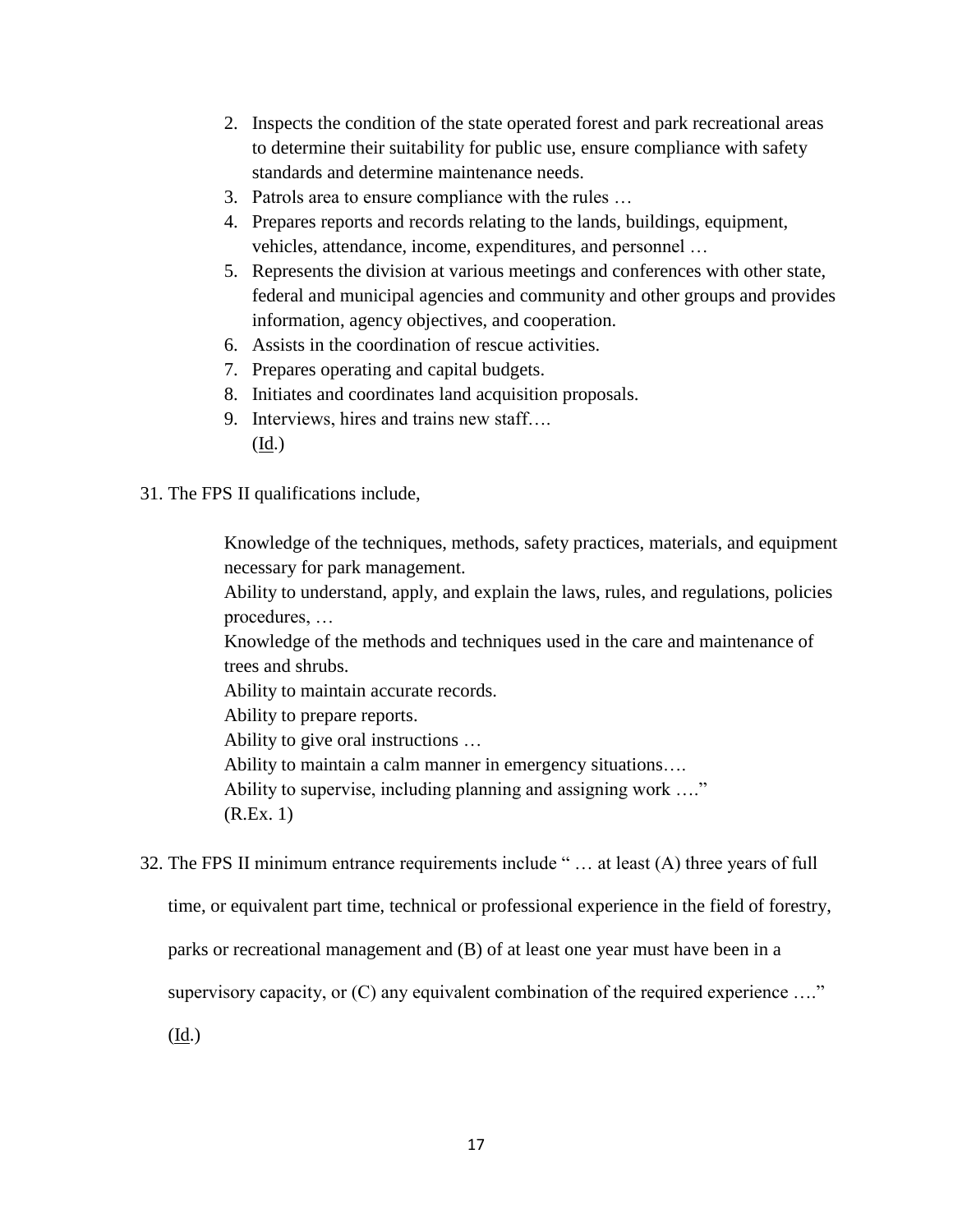## *Appellant's FY 2012 EPRS*

 $\overline{\phantom{a}}$ 

- 33. At the Appellant's EPRS was signed by the Appellant and her immediate supervisor, Val Stegemoen. $^{14}$  (R.Ex. 12)
- 34. At the annual review, the Appellant's performance was rated "exceeds" and Mr. Stegemoen added "Renee has been doing a great job. Purgatory has been operating safely and usage has been increasing." (Id.)
- 35. The Appellant's EPRS lists four (4) duties. Duty 1 states, "[s]upervises the management of the buildings, grounds, forests, and recreation areas in the Purgatory Chasm State Reservation and the Sutton State Forest." The Appellant's annual review performance was rated "exceeds" and her supervisor added, "Even with the increase in attendance, the park is kept clean, safe and well maintained (sic)." (Id.)
- 36. The Appellant's EPRS Duty 2 states, "[i]nterviews, hires, trains, and schedules crew; assigns crew maintenance tasks. Maintains communications and harmonious relationships with staff, other department personnel, and outside entities". (Id.) At her annual review, the Appellant's performance in this regard was rated "meets". (Id.)
- 37. The Appellant's EPRS Duty 3 states, "[p]repares budgets, spending plans, work plans, reports, and record related to park property, maintenance practices, personnel, and attendance." (Id.) The Appellant's annual review rating was "meets". (Id.)
- 38. The Appellant's EPRS Duty 4 states, "[i]nspects area to insure compliance with park rules, regulations, policies and procedures." (Id.) The Appellant's annual review was rated "exceeds". In addition, Mr. Stegemoen wrote, "Renee with returning staff have maintained the park safe and orderly." (Id.)

<sup>&</sup>lt;sup>14</sup> A reviewer also signed the Appellant's FY 2012 EPRS but the signature is not legible. (R.Ex. 12)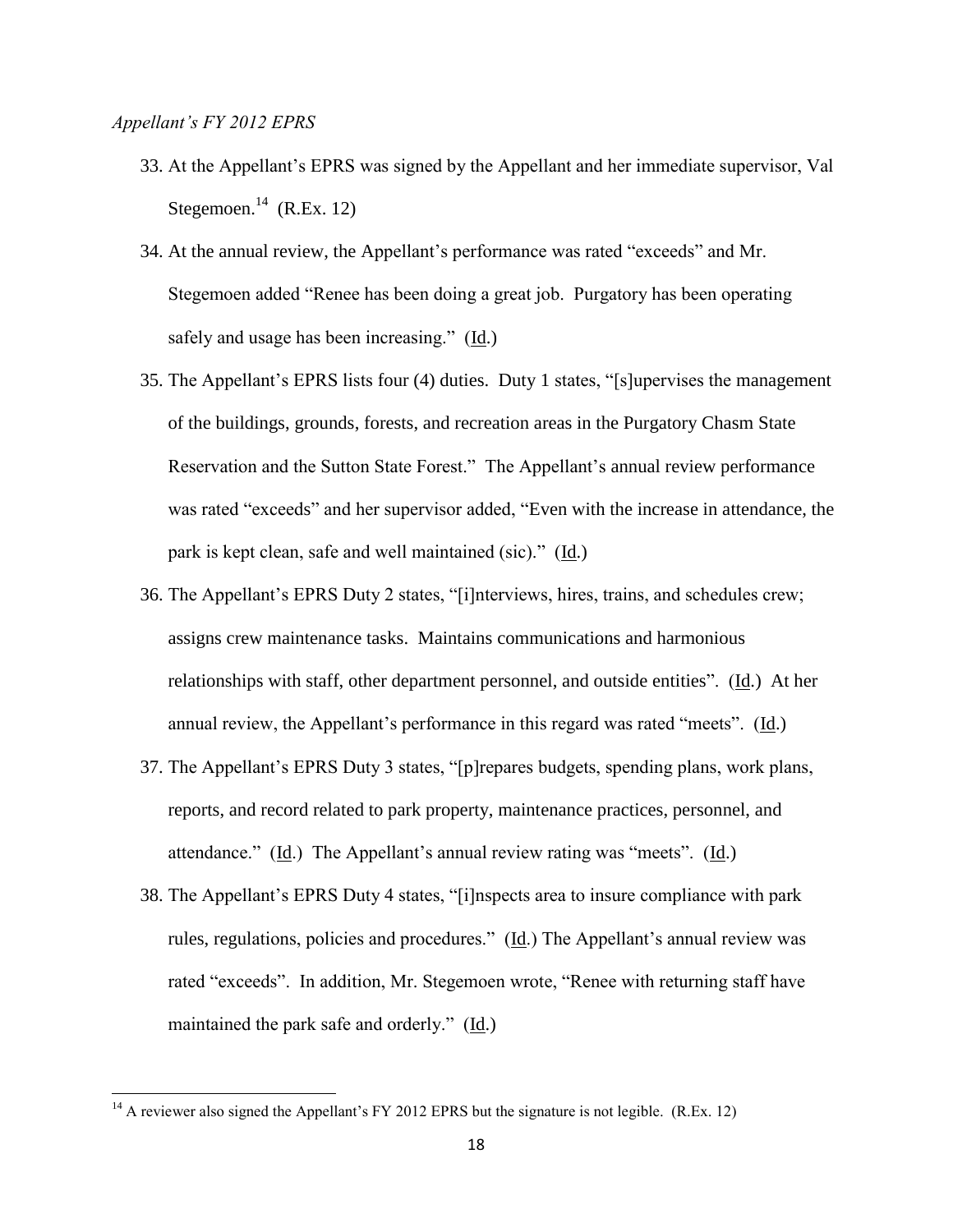*FPS Classification Specification (FPS Spec)*

39. The FPS Spec in use is dated 1987. It contains three (3) levels of Supervisor. The FPS I is on level 14 pay grade, FPS II is on level 16 pay grade, and FPS III is on level 18 pay grade. The FPS I is the first-level supervisory job in the series, the FPS II is the secondlevel supervisory job, and the FPS III is the third-level supervisory job in the series.

(R.Ex. 1)

- 40. In addition to the commonalities among the FPS I, II and II positions, FPS IIs,
	- 1. Monitor the activities of recreational area personnel to ensure the maintenance of state forest and park areas for recreational purposes.
	- 2. Confer with agency personnel concerning assigned unit activities to resolve problems, provide information and make recommendations.
	- 3. Review reports and make recommendations concerning actions to be taken to resolve problems and/or to recommend changes in policies, procedures, etc. (Id.)

Further, FPS IIs may also "[p]repare budgets for the assigned area by projecting resource

needs and preparing required documentation for agency's budget request." (Id.)

41. In addition to the commonalities, FPS IIIs,

- 1. Monitor the operation, administration and maintenance of a major recreation area with one or more satellite areas or a heritage park consisting of a visitors (sic) center, extensive grounds and multiple recreational facilities including performance stages, boathouses, etc.
- 2. Represent the agency at meetings and conferences with representatives of federal, state and municipal agencies and community and other groups to provide information concerning agency objectives and to obtain their cooperation in achieving those goals and/or to resolve problems.
- 3. Prepare budgets for assigned areas by projecting resource needs and preparing required documentation for agency's budget request.
- 4. Initiate requests for capital outlay funds and monitor capital outlay expenditures.

(Id.)(emphasis added)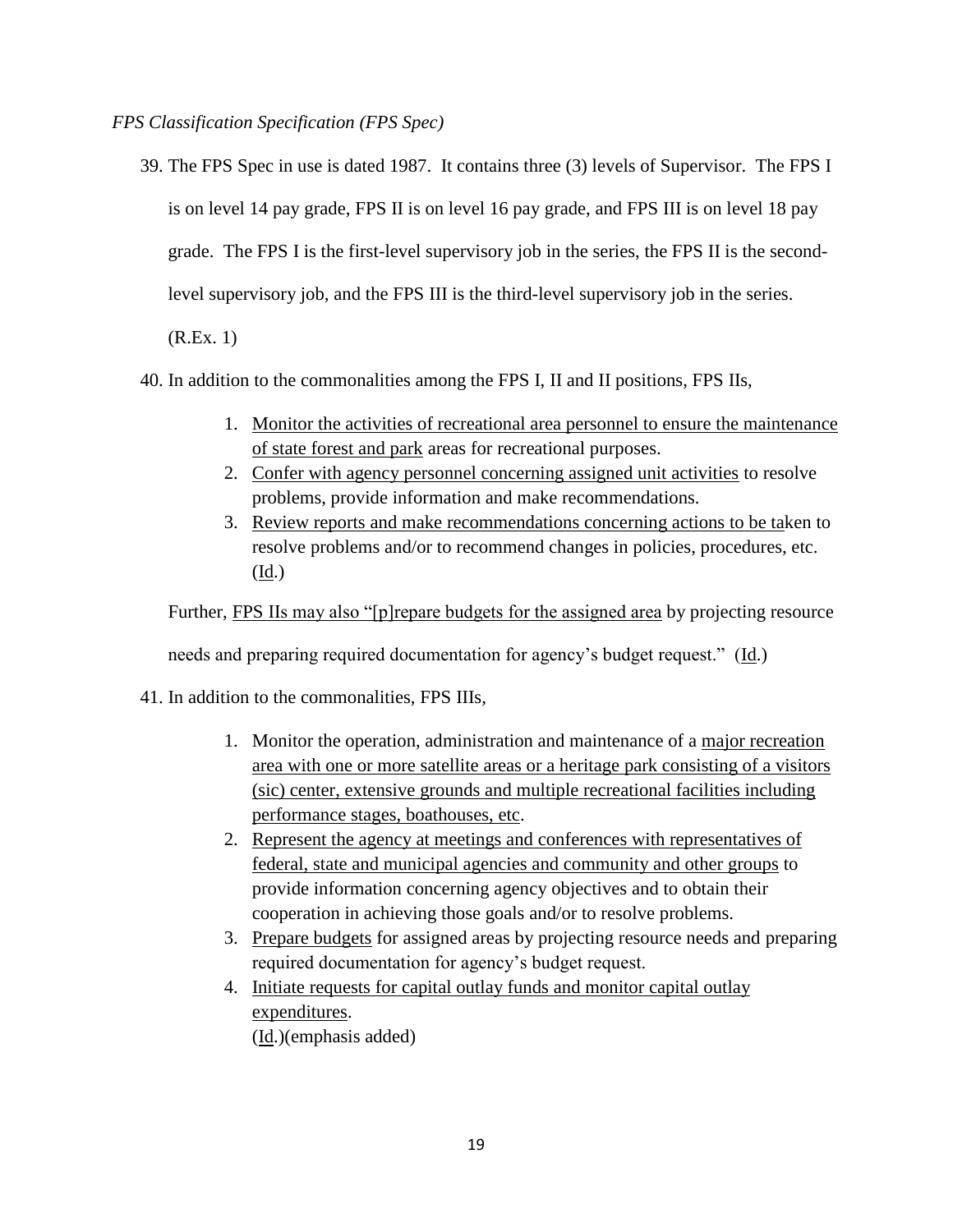- 42. FPS IIs "… receive general supervision from Forest and Park Supervisors or other employees of higher grade who provide guidance on policies and procedures, assign work and review performance through conferences and reports for effectiveness and compliance with applicable rules and regulations." (Id.) FPS IIIs receive the same supervision but only from employees of higher grade (not from other Forest and Park Supervisors). (Id.)
- 43. FPS IIs provide direct supervision for 1-10 personnel and indirect supervision for 6-25 personnel. (Id.)
- 44. FPS IIIs provide direct supervision for 5-15 personnel and indirect supervision for 10-50 personnel. (Id.)
- 45. The minimum entrance requirements (MERs) for FPS IIs include, " … at least (A) three years of full-time, or equivalent part-time, technical or professional experience in the field of forestry, parks or recreational management and (B) of which at least one year must have been in a supervisory capacity, or (C) any equivalent combination of the required experience and the [educational] substitutions [listed therein] …." (Id.)
- 46. The MERs for FPS IIIs include, " …at least (A) four years of full-time, or equivalent part-time, technical or professional experience … and (B) of which at least two years must have been in a supervisory capacity, or (C) any equivalent combination of the required experience and the [education] substitutions [listed therein] …." (Id.)

*Processing of Appellant's Reclassification Request*

47. On July 8, 2013, Ms. Cheryl Ferrando, of the DCR Human Resources Office, Classification Unit, informed the Appellant that she would be interviewed in connection with her reclassification request on July 16, 2013. (A.Ex. 9)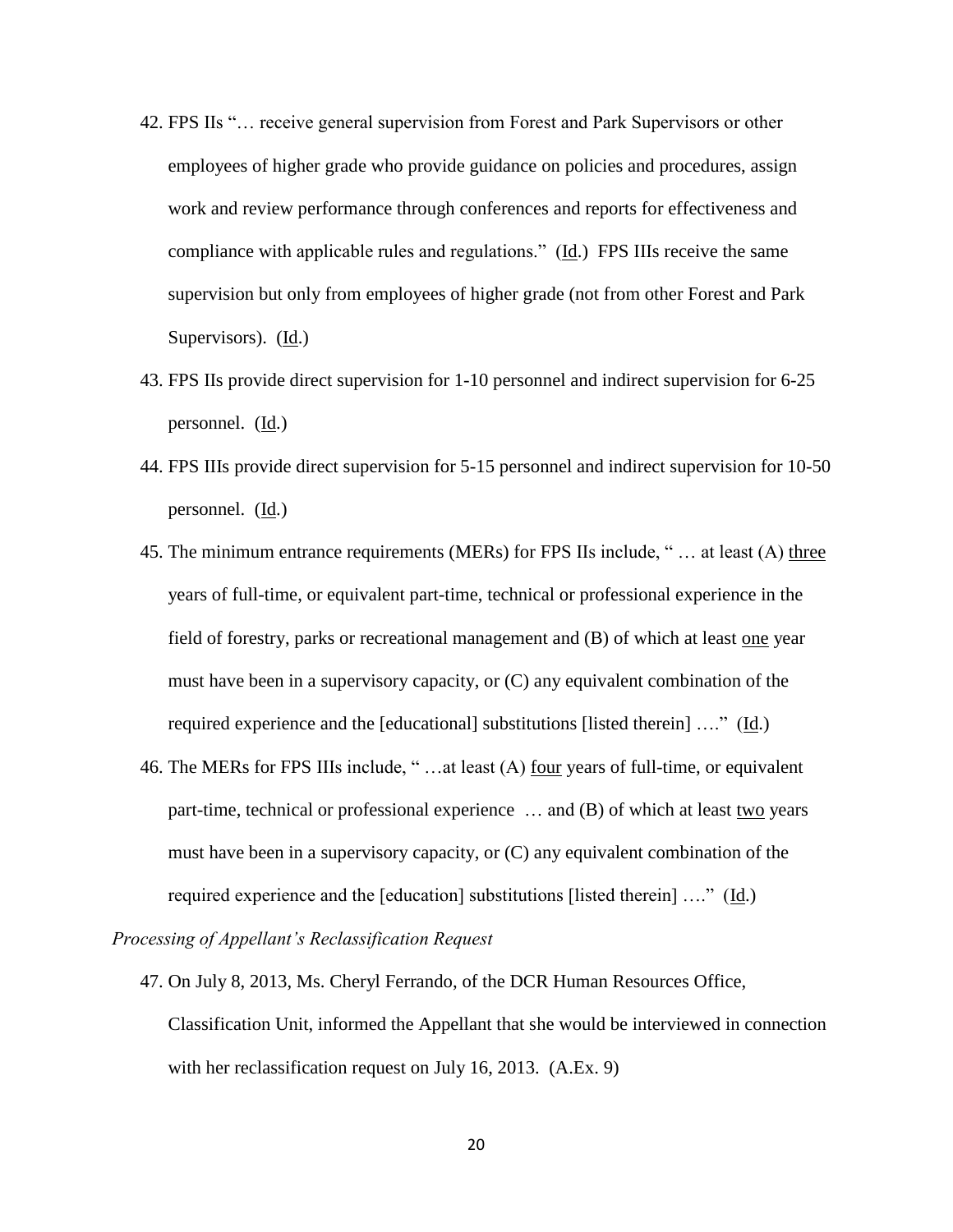48. By letter dated February 4, 2015 to the Appellant, Ms. Carney, DCR Director of Human Resources, informed the Appellant that her request was denied, stating, in part, "An appeal audit of your position was conducted and the results have been reviewed. Accordingly we find that the duties being performed by you do not warrant the reallocation of your position and that you are properly classified. We, there, regret to inform you that we must deny your appeal." (R.Ex. 2) This letter further advised the Appellant that she could appeal the DCR decision to HRD under G.L. c. 30, s. 49. (Id.) The letter did not state any time limitation within which to appeal to HRD.

(Administrative Notice)

49. On February 5, 2015, Mr. Harry Pierre-Mike, Director of Workforce Management, and

Ms. Carney signed an Audit Report Form that states, in part,

[FPS III] is the highest level within the series and is utilized for those positions responsible for an entire unit of operation or that has program responsibility which significantly impacts multiple levels of the department. The appellant may feel that visitor increases, staff reductions and amenity usage has been an increase in her work load, but the assigned job duties and responsibilities remain the same. An increase in the volume of work is not a basis for reallocation nor does it have any bearing on the appellant's appeal for reallocation to a higher title. The title of [FPS II] remains consistent with the assigned duties and level of responsibilities of the appellant and is comparable with other similarly properly classified positions within DCR. Also this title is a proper fit within the current organizational structure. The appellant is a highly valued employee who is reliable and hard-working; however, work performance does not determine proper classification, although it is a determining factor in a promotional opportunity.

Conclusion:

 $\overline{\phantom{a}}$ 

The Classification Review Team reviewed all documentation submitted by the appellant. ….. there have been no significant changes to the assigned duties and responsibilities that would warrant reallocation. …  $(R.Ex. 3)^{15}$ 

<sup>&</sup>lt;sup>15</sup> It is unknown if the Audit Report Form was provided to the Appellant prior to her appeal at the Commission.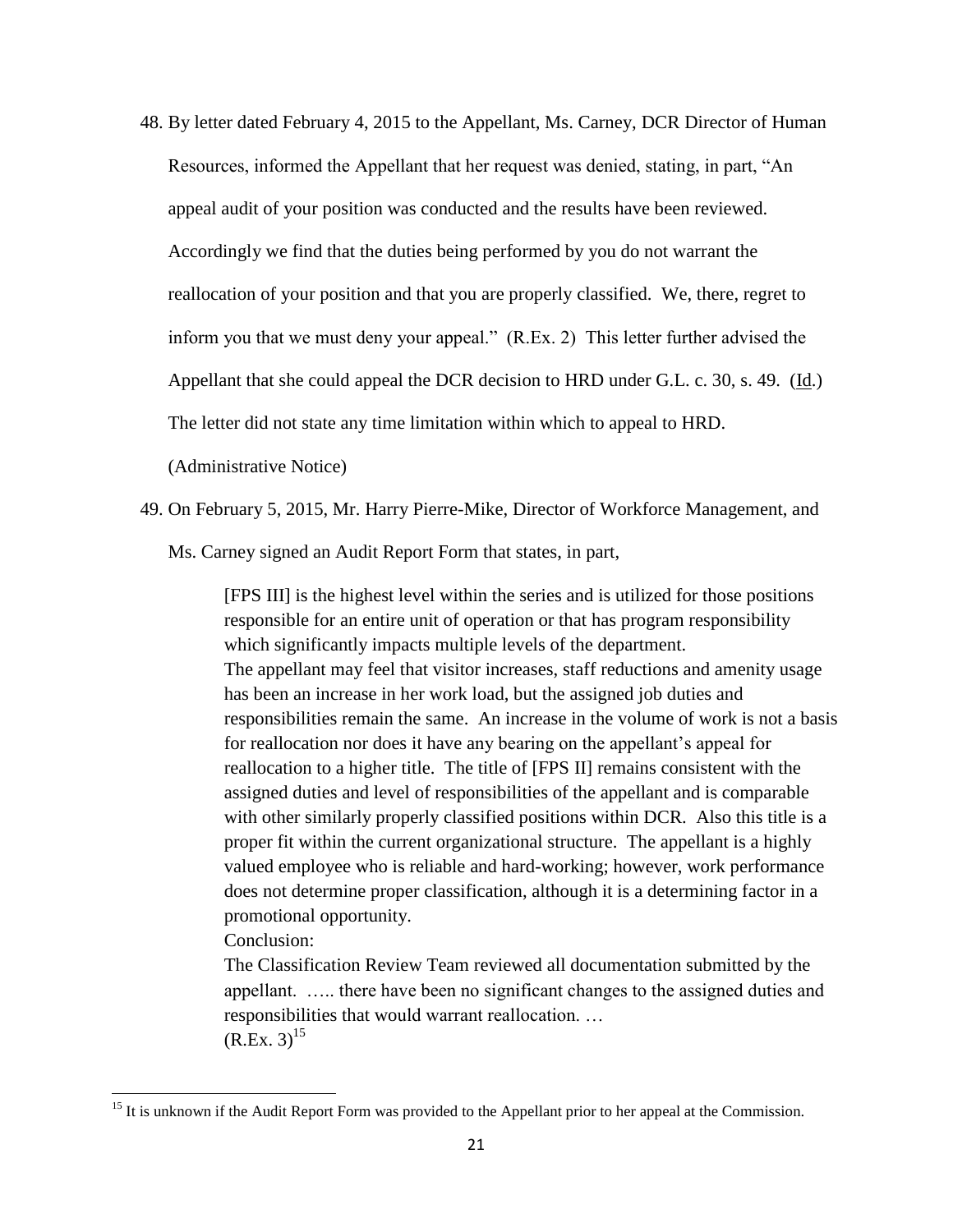- 50. There is no indication that DCR consulted Dunn State Park FPS III Brad Gallant, who has worked with the Appellant, in rendering its decision to deny the Appellant's reclassification request. (Administrative Notice). Mr. Gallant did not indicate in his testimony the functions of an FPS III that the Appellant performs a majority of the time. (Administrative Notice)
- 51. By letter dated March 29, 2015, the Appellant appealed the DCR decision to HRD. (A.Ex. 4)
- 52. By letter addressed to HRD dated December 10, 2015, Sutton Police Lieutenant Perry strongly supported the Appellant's reclassification appeal based on having worked with her on many occasions over the previous "several years", having participated in "hundreds" of calls for service at Purgatory Park and having noticed a "sharp increase" in the number of Park visitors. (A.Ex. 5) However, the recommendation letter does not indicate that the Appellant performs the work of an FPS III a majority of the time. (Administrative Notice)
- 53. By letter dated December 23, 2015, Sutton Fire Chief Belsito strongly supported the Appellant's reclassification request based on his detailed work experience with her at the pertinent time.  $(A.Ex, 4)^{16}$  However, the recommendation letter does not indicate that the Appellant performs the work of an FPS III a majority of the time. (Administrative Notice)
- 54. By letter dated June 2, 2016, HRD informed the Appellant briefly that, "[a]fter reviewing the appeal documentation, we find the class of [FPS II] covers the duties being performed

 $\overline{\phantom{a}}$ 

<sup>&</sup>lt;sup>16</sup> Although the Chief's letter is dated 2015, it would appear that the Chief's worked with the Appellant at least as of 2012, the year in which the Appellant requested reclassification. The Chief's letter was addressed "To Whom It May Concern" but, giving the date of the letter, the letter may have been sent to HRD during its consideration of the Appellant's appeal to HRD earlier the same year as the letter.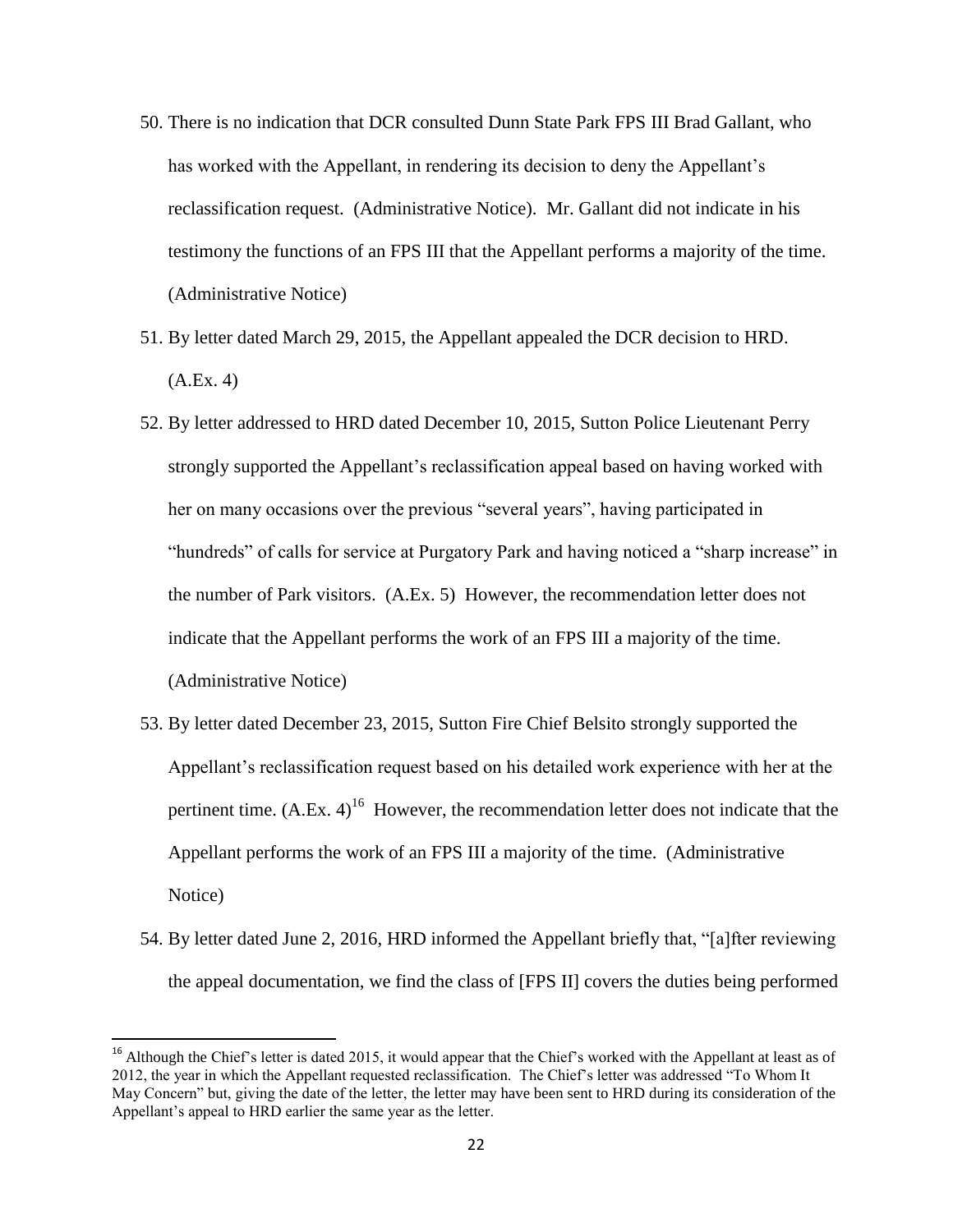by you. We therefore regret to inform you that we must deny your appeal" and that the Appellant may appeal the HRD decision at the Commission, pursuant to G.L. c. 30, s. 39. that her appeal was denied. (Administrative Notice)

55. Reclassification from FPS II to FPS III is based on the park's classification, not the employee. The park classification is based on the size of the park, how many visitors it has, how much revenue it brings in, and whether it has a guarded water front.

# *Appeal to the Commission*

56. On August 5, 2016, the Appellant filed the instant appeal. (Administrative Notice)

57. At the Commission hearing, Ms. Jeanne Gilleney-Decenzo was called by the Appellant to testify. Ms. Gilleney-Decenzo is the Regional Ranger for the Central Region, including Purgatory/Sutton, and is an official of AFSCME Local 2948. As a Ranger III in the Central Region, Ms. Gilleney-Decenzo is involved in enforcement of park rules and regulations. In addition, she is involved generally in public safety matters and crowd control, she reviews permits, manages DCR employees in her team, she manages incident reporting for the region, and she performs search and rescue work with the State Police and the State Environmental Police. Ms. Gilleney-Decenzo spoke highly of the Appellant, stating that the Appellant has performed well and shown leadership, noting that the number of visitors at Purgatory/Sutton has increased. With regard to her search and rescue function, Ms. Gilleney-Decenzo assists the Appellant with minor to major medical incidents, of which there are a number. Further, Ms. Gilleney-Decenzo knows the Appellant well since she often assists the Appellant, who is short-staffed. (Testimony of Gilleney-Decenzo) There is no indication that DCR consulted Ranger Gilleney-Decenzo, who has worked with the Appellant, in rendering its decision. Ms. Gilleney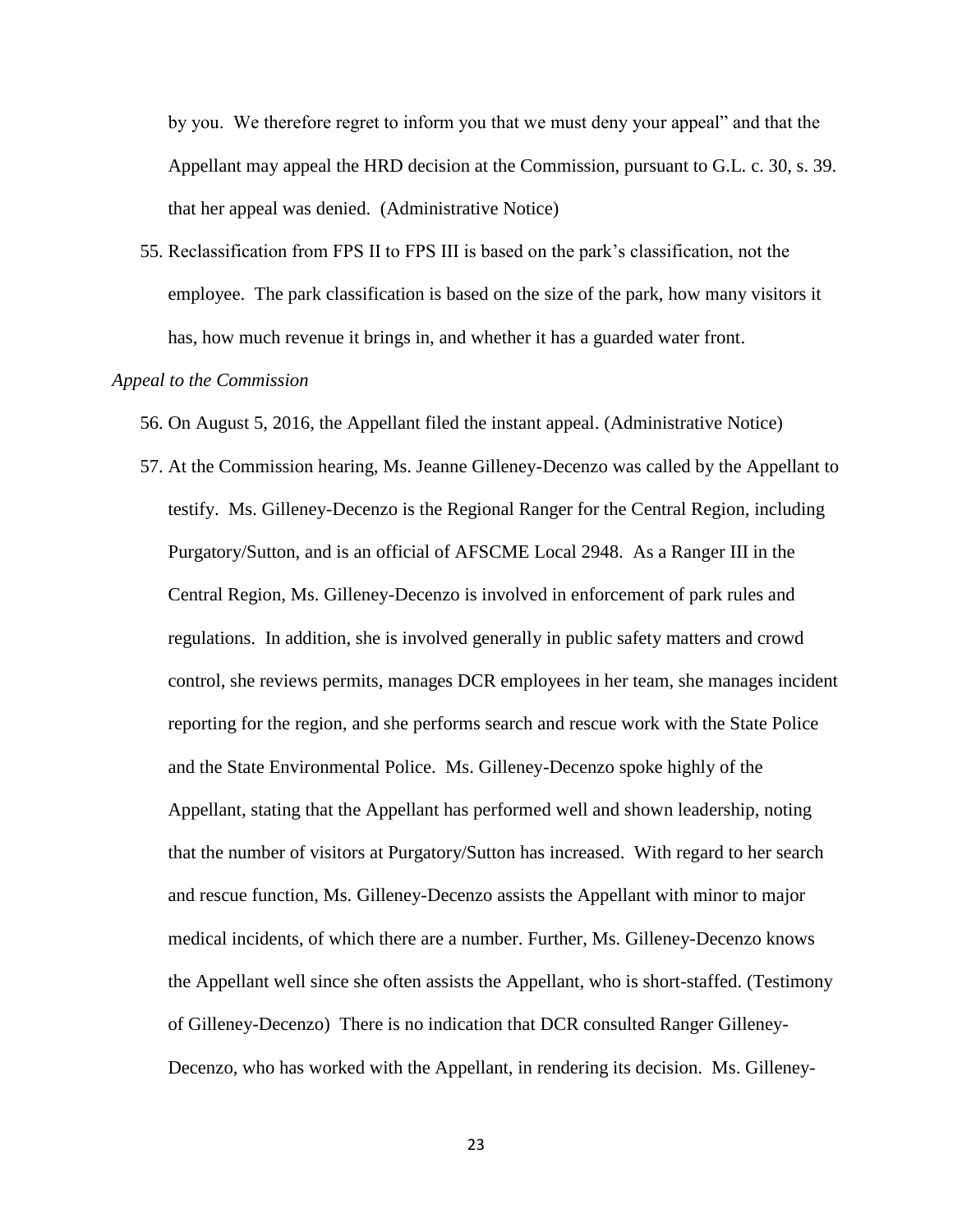Decenzo did not indicate in her testimony the functions of an FPS III that the Appellant performs a majority of the time. (Administrative Notice)

58. The Appellant called Mr. Brad Gallant as a witness at the Commission hearing. Mr. Gallant is a long-term state employee who has worked with the Appellant previously for years. He is an FPS III at Dunn State Park in Gardner, which is also in the Central DCR Region. He was an FPS II from 2006-2011. Mr. Gallant is President of AFCSME Local 2948. Facilities at Dunn State Park include hiking trails, picnic area, playground, swimming (with four (4) or five (5) lifeguards), an active visitors center, weddings, crosscountry meets, church outings, business meetings; in addition, Dunn has at least two (2) satellite state parks for which Mr. Gallant is responsible. There are some differences between an FPS II and FPS III, such as the number of people each supervises, but there has been so much attrition that there's less of a difference in that regard. DCR makes distinctions between FPS IIs and IIIs based on park attendance and traffic even though that distinction is not contained in the FPS Spec and not otherwise in writing. (Testimony of Gallant) Mr. Gallant is not aware if the Appellant makes spending decisions, for example, as an FPS III can, or if she requires a superior's approval. Mr. Gallant did not indicate in his testimony the functions of an FPS III that the Appellant performs a majority of the time. (Administrative Notice)

### *Legal Standard*

Pursuant to G.L. c. 30, s. 49, the Commission is charged with hearing the appeal of an employee aggrieved by a classification decision of a personnel administrator regarding "any provision of the classification affecting his office or position." Id.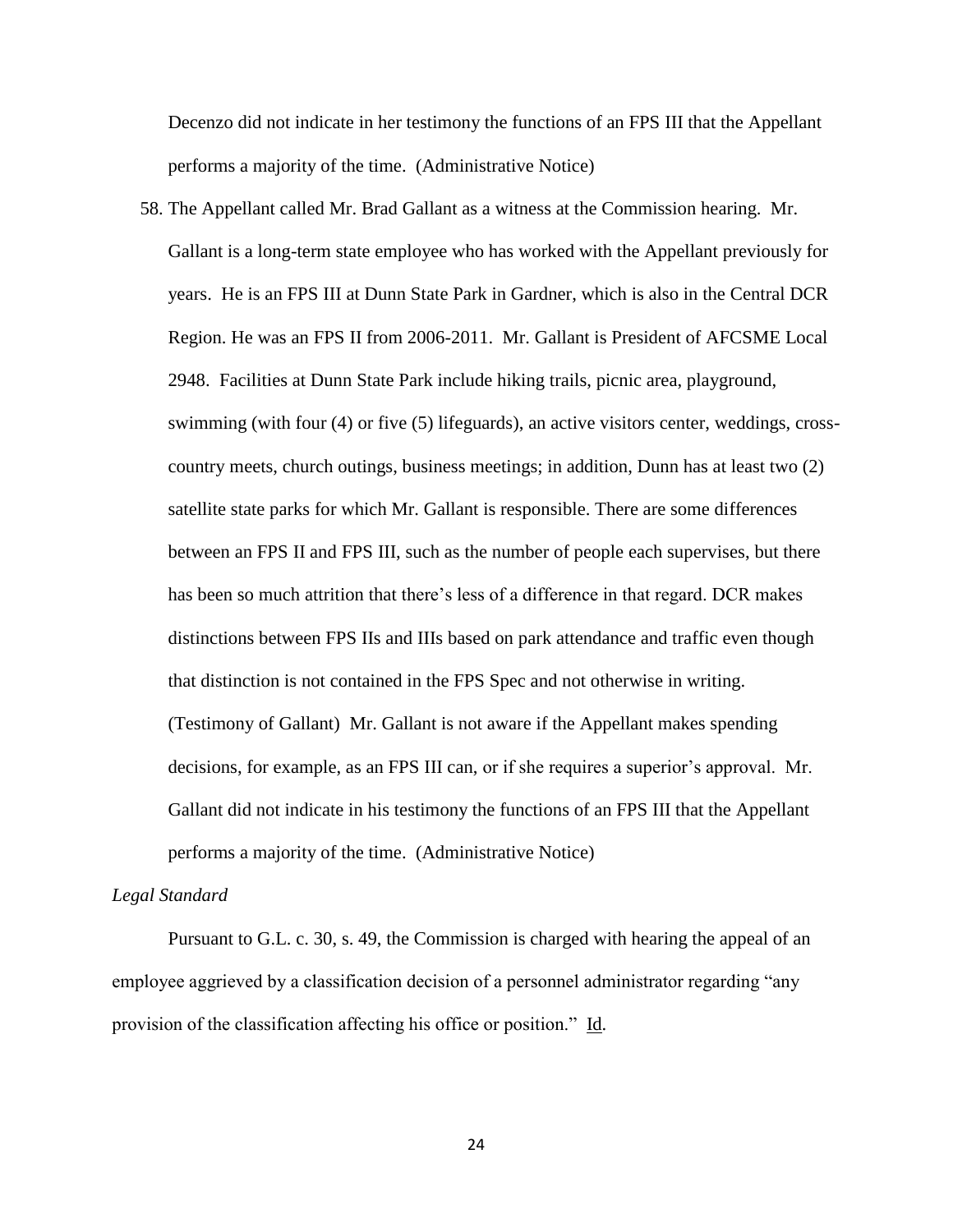"The determining factor of a reclassification is the distribution of time that an individual spends performing the function of a job classification." Roscoe v. Department of Environmental Protection, 15 MCSR 47 (2002). It is well established that, in order to justify a reclassification, an employee must establish that he is performing duties encompassed within the higher level position the majority of the time. *See, e.g.* Pellegrino v. Department of State Police, 18 MCSR 261 (2005); Morawski v. Department of Revenue, 14 MCSR 188 (2001); Madison v. Department of Public Health, 12 MCSR 49 (1999); and Kennedy v. Holyoke Community College, 11 MCSR 302 (1998).

## *Analysis*

The Appellant has not established by a preponderance of the evidence that she performs the functions of an FPS III a majority of the time. All who testified spoke highly of the Appellant's work and she appears to satisfy the MERs of an FPS III. However, the Appellant does not supervise the number of employees required of a FPS. I note that a number of parks in at least the DCR Central Region have minimal staff and/or seasonal staff only. The Appellant noted that, with reduced staff, she has had to perform more tasks. It is clear that the Appellant is not the only DCR employee, at least in the central region, who has been asked to do more with less. That an employee is required to perform added tasks does not establish that the employee performs a majority of the tasks of a higher classification. Given the significant reduction in staff, the FPS III Spec requiring that an FPS III directly supervise 5-15 employees and indirectly supervise 10-50 employees cannot be applied here.

The Spec also contains a number of applicable requirements that the Appellant does not and/or has not established that she performs a majority of her time. First, the FPS Spec provides that an FPS III "monitor[s] the operation, administration and maintenance of a major recreation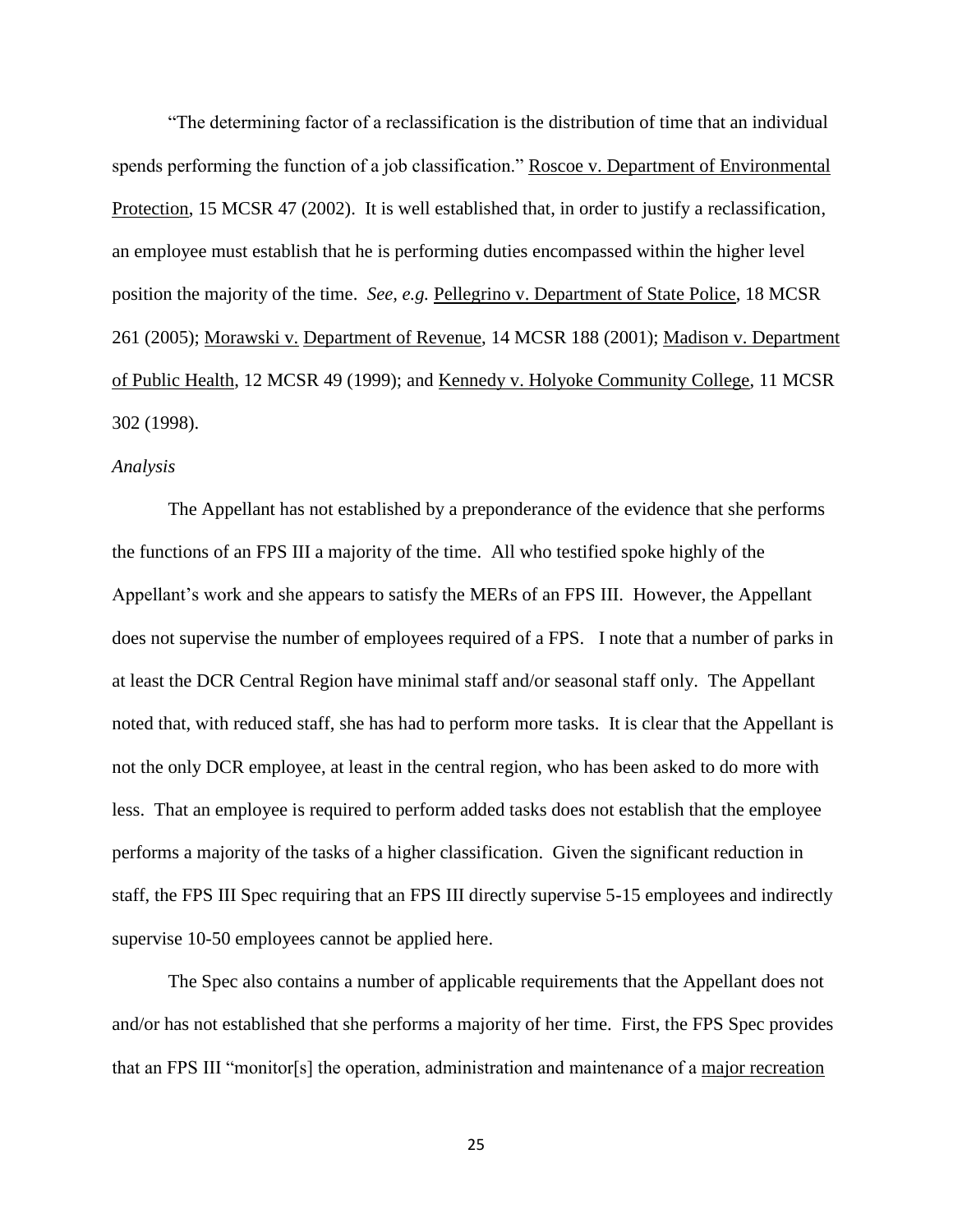area with one or more satellite areas or a heritage park consisting of a visitors (sic) center, extensive grounds and multiple recreational facilities including performance stages, boathouses, etc." R.Ex. 10. The term "major recreation area" provides DCR wide latitude in determining whether a park warrants having an FPS III. The Appellant works at Purgatory/Sutton, which, although it appears to be large, has limited activities: biking, fishing, hiking, rock climbing activities, a visitors' center, a boat ramp and a pond. In addition, while the camps are popular in warmer weather, the camps are all but closed the rest of the year. In fact, Regional Manager Hookie indicated that Purgatory/Sutton would be high up on the list to be fully closed in the winter if there was a need to make cutbacks. Second, the Spec requires FPS IIIs to represent DCR at meetings with federal agencies, in addition to local agencies, in pursuit of common goals and to address problems. Third, while it was established that the Appellant works with local and state agencies, there is no indication that the Appellant represents DCR in meetings and conferences with federal agencies, as required by the FPS III Spec. Third, this Spec requires FPS IIIs to "prepare budgets" for assigned areas. The Appellant appears to prepare budgets for Purgatory/Sutton but the FPS II Spec specifically provides that an FPS II may do so as well.

The tasks that the Appellant performs fall well within the bounds of the FPS II Spec, as verified in her EPRS. For example, while maintaining Purgatory/Sutton and supervising any appropriate personnel, she also organizes activities at the parks, she confers with agency personnel regarding Purgatory/Sutton activities to resolve problems and provides information and makes recommendations about the parks; she drafts and reviews reports and makes recommendations about changes in policies; and she receives general supervision from Forest and Park Supervisors or other employees of higher grade. Although the Appellant has access to funds for park repairs at Home Depot, the funding is approved by her superiors. While the